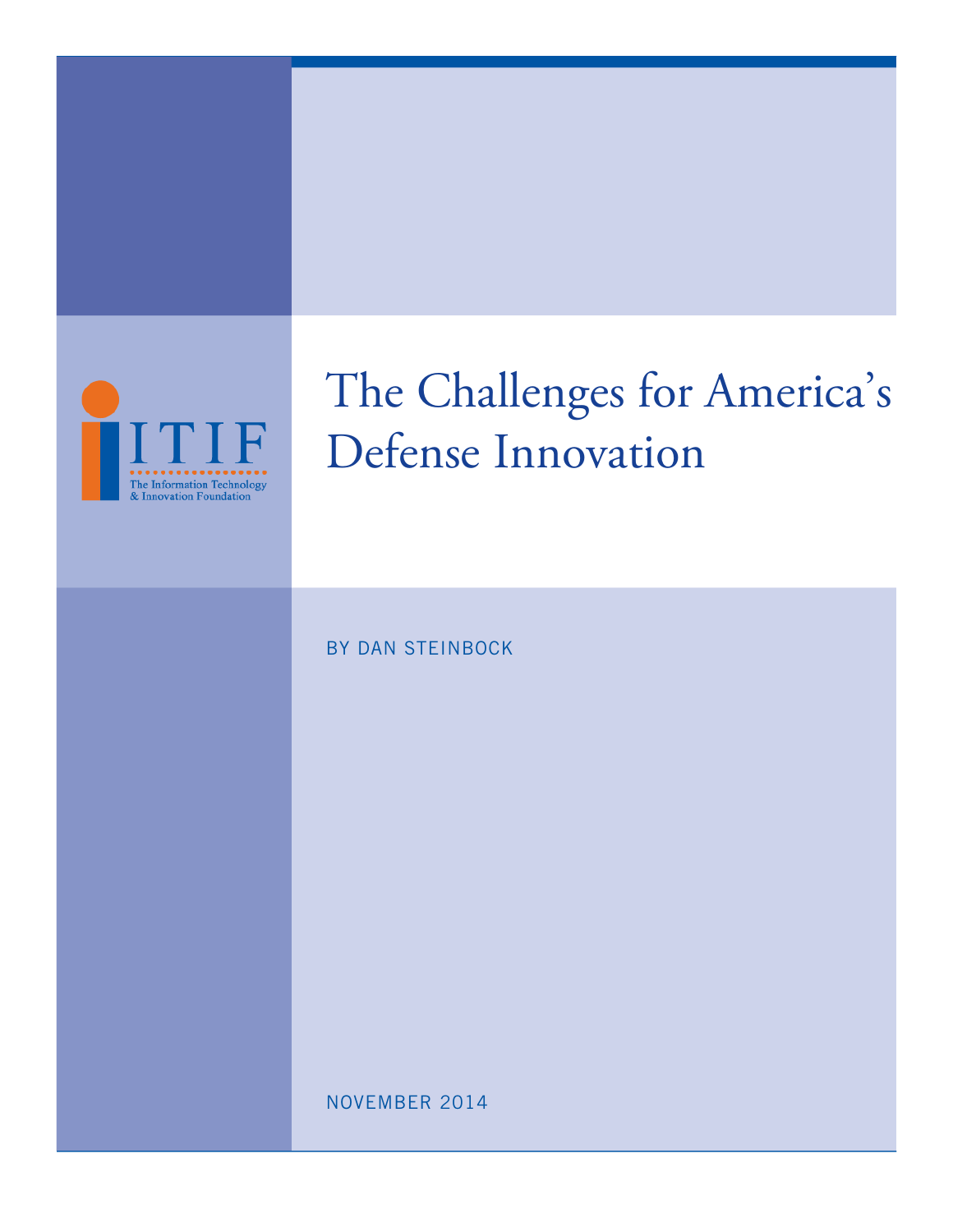# **TABLE OF CONTENTS**

| DOD Labs and University Affiliated Research Centers (UARCs)  12 |
|-----------------------------------------------------------------|
|                                                                 |
|                                                                 |
|                                                                 |
|                                                                 |
|                                                                 |
|                                                                 |
|                                                                 |
|                                                                 |
|                                                                 |
|                                                                 |
|                                                                 |
|                                                                 |
|                                                                 |
|                                                                 |
| Conclusion.<br>27                                               |
|                                                                 |
|                                                                 |
|                                                                 |
|                                                                 |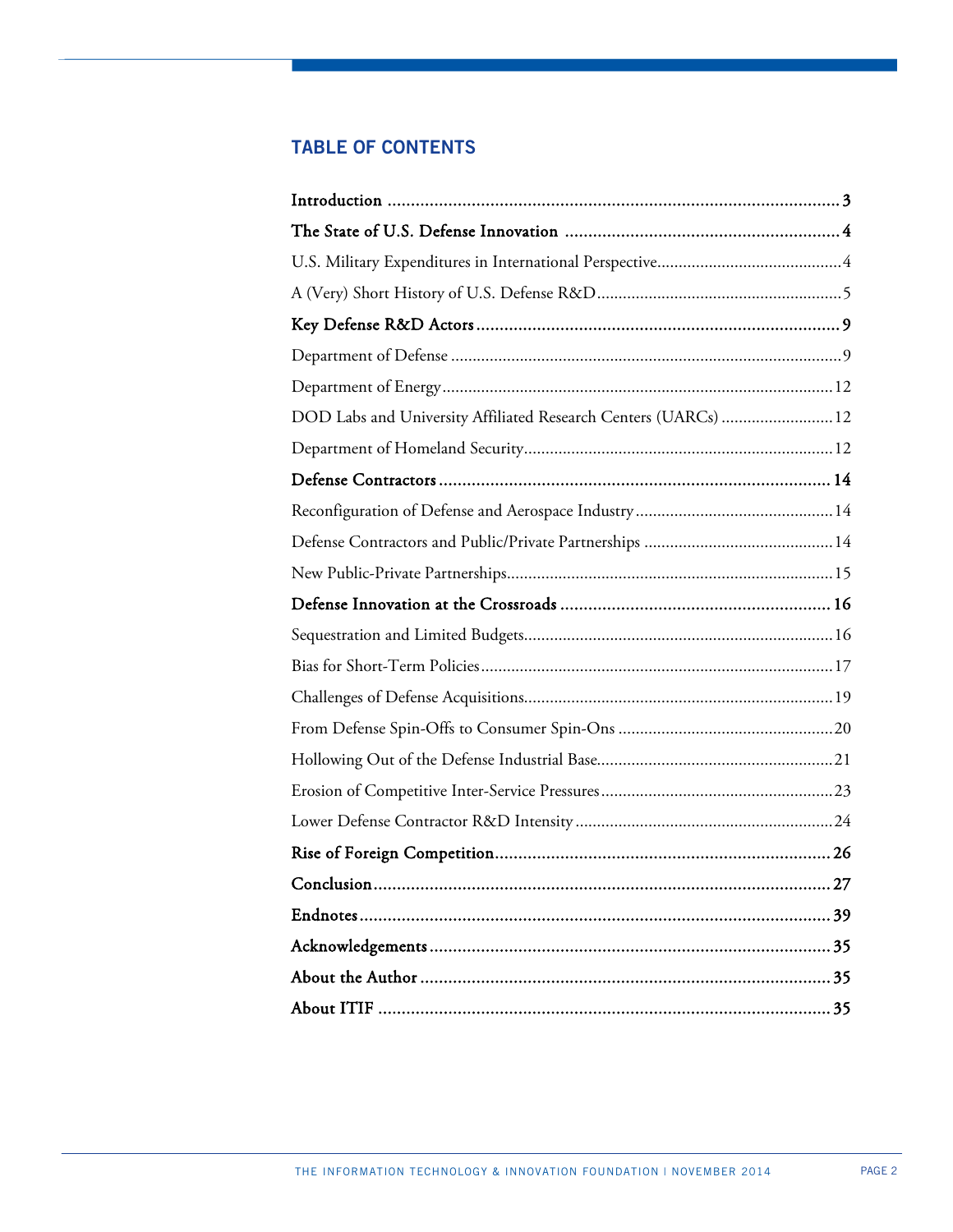## **INTRODUCTION**

As he disclosed his new "defense innovation initiative" in mid-November 2014, Defense Secretary Chuck Hagel hoped that it would invest money in "cutting-edge technologies and systems, especially from the fields of robotics, autonomous systems, miniaturization, big data, and advanced manufacturing, including 3-D printing."[1](#page-28-0) Hagel argued that "we must do so by making new, long-term investments in innovation." It was an ambitious innovation plan for maintaining the military's technological edge, especially if tightening budgets are taken as a given.

Hagel compared this needed defense innovation initiative in scale to two past offset programs, including the nuclear buildup in the 1950s, as well as the 1970s development of precision-guided missiles, stealth aircraft and advanced intelligence, surveillance and reconnaissance platforms. Hagel called the new initiative the "third offsets strategy."<sup>[2](#page-28-1)</sup> In each case, these initiatives sought substantial breakthroughs in strategy or technology that could offset an adversary's advantage in traditional military strength. But this time while the goal may be the same — develop tranformative technology so our miltary has a decided edge in any fight it engages in — the means may be quite different. For while in the past these big innovation iniatives can with a big federal checkbook, Secretary Hagel's "ask" today is much more constrained. His initiative "will put new resources behind innovation, but also account for today's fiscal realities — by focusing on investments that will sharpen our military edge even as we contend with fewer resources." Whether this new model – big goals, limited means — will succeed, remains to be seen.

Since the early days of the republic, U.S. innovation has been driven by federal support. The majority of that support has not reflected a quest for productivity, innovation or competitiveness. Rather, it has focused on the pursuit of military prowess. For example, the development of the armory practice with its precise parts tolerances and the accompanying machine tool industry paved the way for mass production, epitomized by the Ford Model  $T.^3$  $T.^3$ 

From WWII armaments production to the 1957 launch of the Soviet Sputnik, to the 1980s defense buildup, U.S. defense R&D investments not only led the world but made a major but still under-appreciated contribution to U.S. innovation leadership. Yet since the end of Cold War, federal funding for R&D, including defense R&D, has increased much more gradually and recently has actually declined. Since the 2013 debt debacle, the sequestration — automatic spending cuts — have compounded the challenges. Congress failed to agree on a credible, bipartisan and medium-term debt-reduction program (one that would have cut entitlements while increasing taxes on individuals), and, after a brief government shutdown, the \$1.2 trillion sequestration plan was activated.<sup>[4](#page-28-3)</sup> It came with a

*A robust federal policy to restore defense-related innovation and production in the United States would pay significant dividends on two fronts: continued U.S. defense strength through superior technology and broader U.S. commercial global competitiveness.*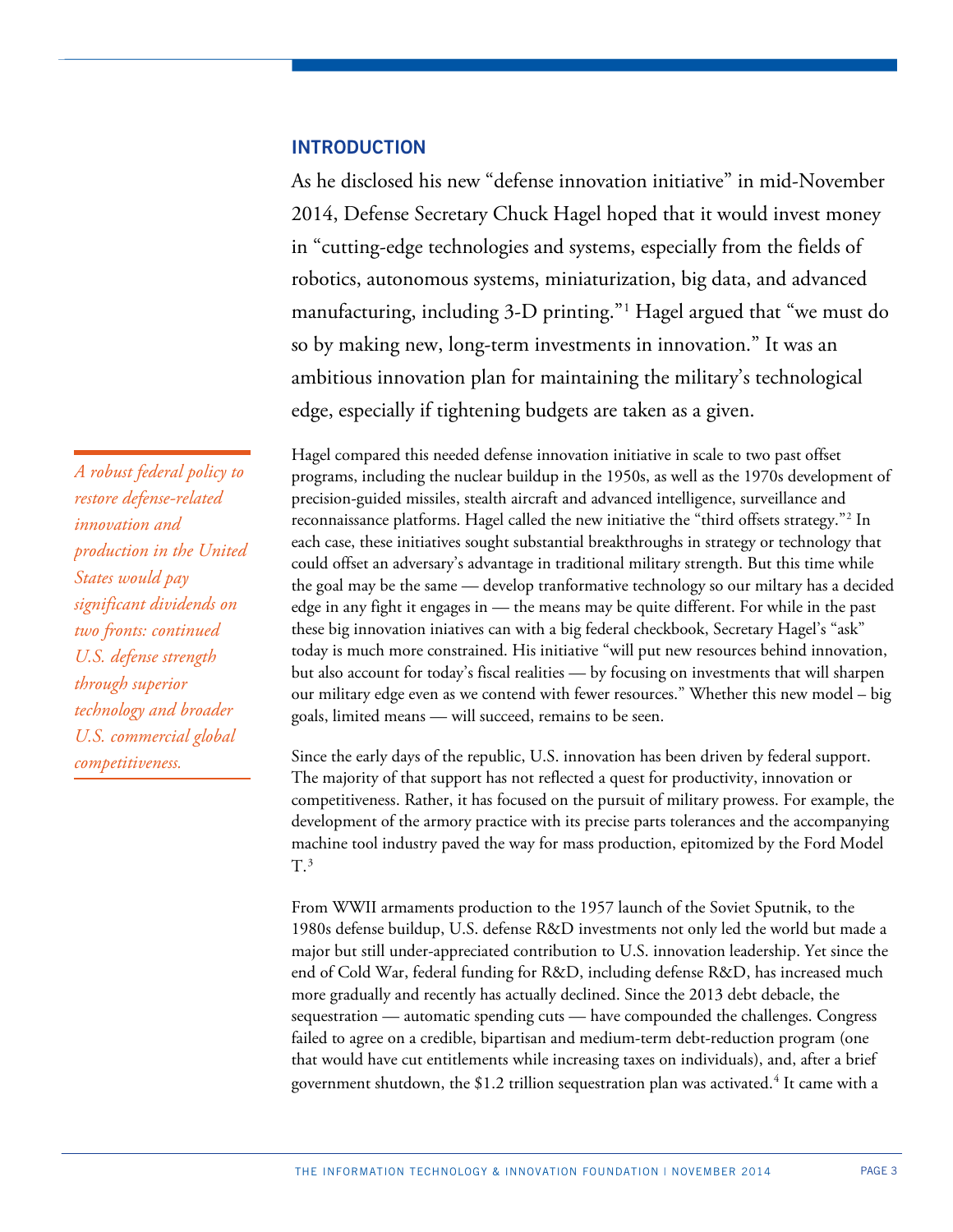presidential report warning that the "sequestration would be deeply destructive to national security."[5](#page-29-0)

This report takes a closer look at America's defense innovation. First, it assesses the state of U.S. defense innovation, including military expenditures in international perspective, the history of defense R&D, the key defense R&D funders and defense R&D performers. It then examines the crossroads of defense innovation, by assessing the impact of limited budgets, the bias for short-term policies, challenges of defense acquisition, defense spin-offs and commercial spin-ons, the hollowing out of the defense industrial base, the erosion of competitive inter-service pressures, lower defense contractor R&D intensity and the rise of foreign competition.

The U.S. defense system is still the most innovative in the world, but that leadership is not assured, especially in the face of limited budgets. Moreover, U.S. defense innovation leadership has long benefited from overall U.S. innovation leadership, while at the same time robust defense innovation has spurred U.S. civilian innovation. But continued relative decline in U.S. commercial innovation will negatively impact defense innovation and capabilities, while declining investments in defense innovation will negatively impact overall U.S. innovation and competitiveness. As such, a robust federal policy to restore defense-related innovation and production in the United States would pay dividends on two fronts: continued U.S. defense strength through superior technology and broader U.S. commercial global competitiveness.

## **THE STATE OF U.S. DEFENSE INNOVATION**

#### **U.S. Military R&D Expenditures in International Perspective**

Since World War II, U.S. defense R&D expenditures have been the highest in the world. It was not until the late 1970s that the combined military spending of France, Germany, Japan and UK exceeded that of the United States. Ironically, today their share is smaller than that of the United States, again as Europe has reduced its role in defense in favor of supporting its domestic welfare systems.



Figure 1: U.S. Military Expenditures as Percent of Global Military Expenditures $^6$  $^6$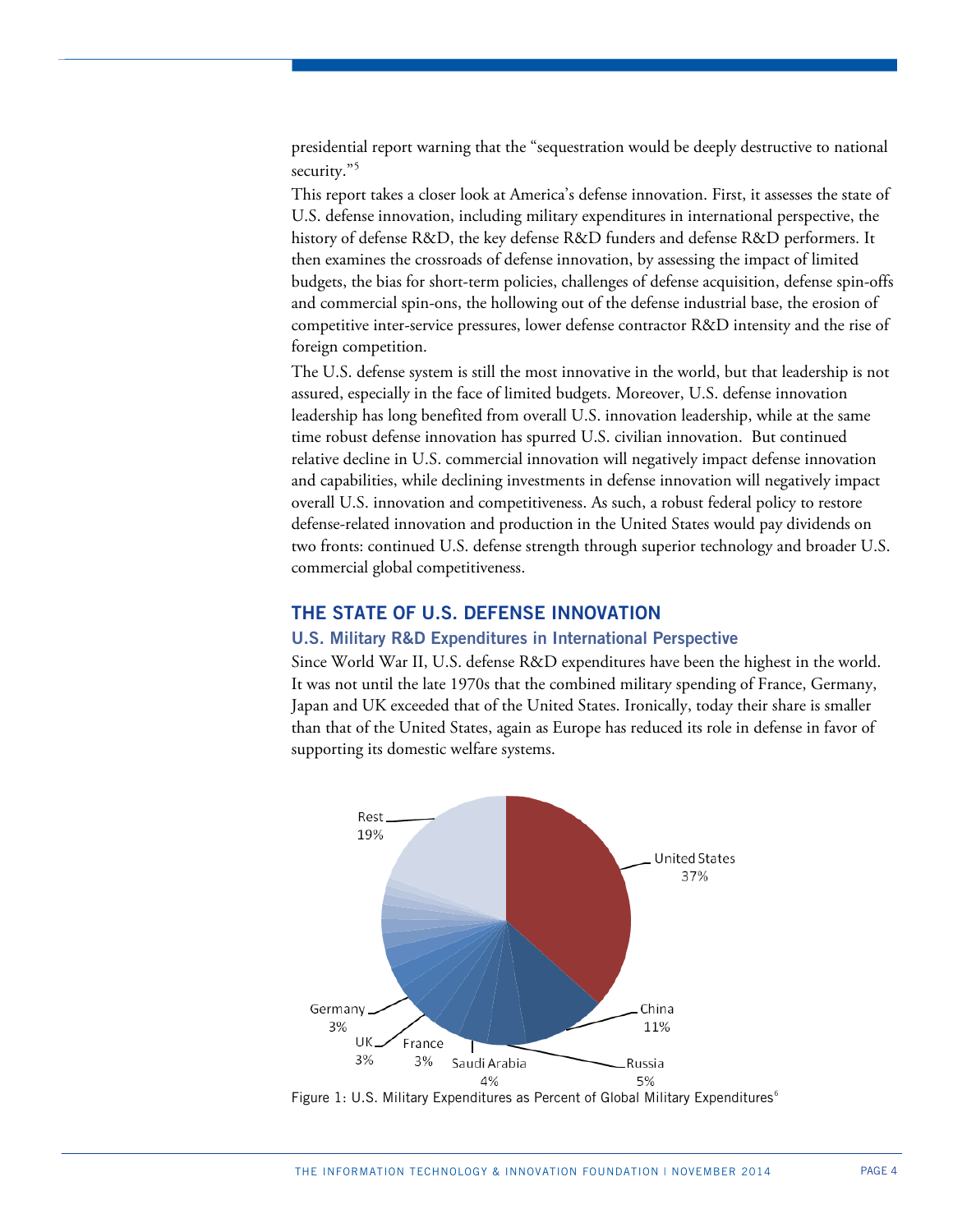

Figure 2: U.S. GDP as Percent of World Economy<sup> $\prime$ </sup> \*2013 figures in U.S dollars at current prices and exchange rates.

Despite America's sixty year leadership in defense innovation, its position is evolving. In 2013, global military expenditure exceeded \$1.7 trillion. U.S. military spending surpassed that of the next nine nations combined (China, Russia, Saudi Arabia, France, UK, Germany, Japan, India, and South Korea). (Figure 1) [8](#page-30-1) U.S. military expenditures accounted for 37 percent of all such expenditures globally, even though American GDP is only 24 percent of the world economy. (Figure 2)

Due to the continued sovereign debt crises, military spending is falling in the West — North America, Western Europe, and Oceania — but increasing in other regions. In 2013, the U.S. military spending fell by 7.8 percent, to \$640 billion as Congress sought to reduce the budget deficit.

While defense is a significant objective of government R&D funding in most major advanced economies, its share varies widely. In the United States, it accounted for 57 percent of the federal R&D support in 2011; more than three times the share given to defense in in South Korea and the UK and eight times more than in France, Germany, or Japan, respectively.[9](#page-30-2) As a share of GDP U.S. government R&D expenditures on defense are twice as high as that of France or Russia; three times as large as that of South Korea, or the UK; nine times that of China, Germany, or Japan; and 14 times more than the European Union nations combined.<sup>[10](#page-30-3)</sup> In contrast, the United States invests 40 percent less on non-defense R&D than do the EU nations where more government R&D funding is directed to areas with more direct commercial relevance to their economies.<sup>[11](#page-30-4)</sup>

## **A (Very) Short History of U.S. Defense R&D**

If World War II transformed the U.S. R&D system, the Manhattan Project ushered in the age of "big science" as scientific progress came to rely increasingly on large-scale defense projects financed by national governments, or groups of nations. In the postwar era, the Office of Scientific Research and Development (OSRD), a civilian agency led by Vannevar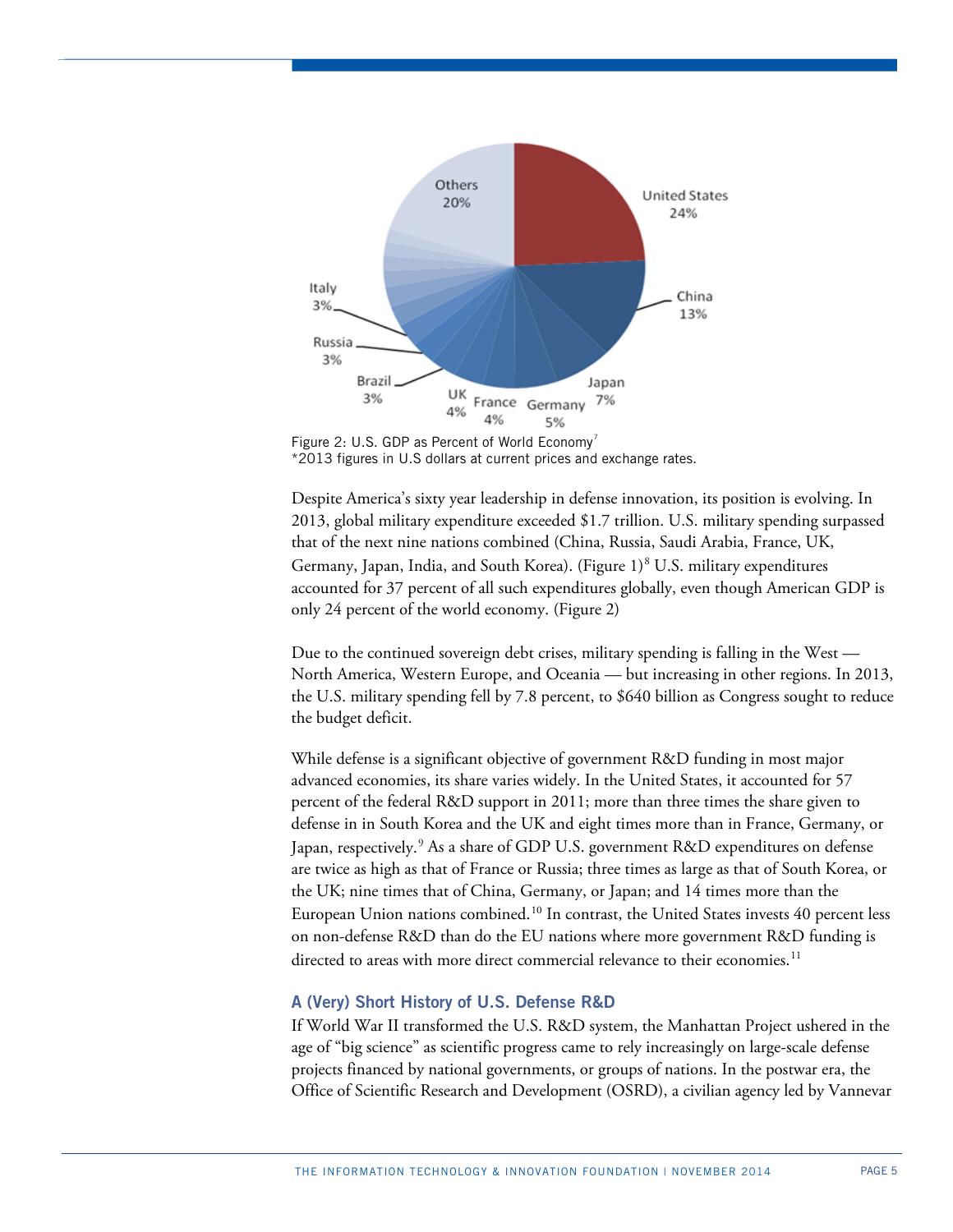Bush, was relatively small in financial terms, but it exemplified institutional innovation, by contracting with the private sector (e.g., Western Electric) and relying heavily on universities (e.g., MIT).<sup>[12](#page-31-0)</sup> Indeed, the increase in U.S. military funding of science and technology after World War II was on a scale unprecedented in world history. Among other accomplishments, the Department of Defense (DOD) supported research on semiconductors and was an early key customer of the new technology. It pioneered advanced aviation technologies, exemplified by its support of Lockheed Martin's Skunk Works. And in perhaps the iconic case of defense spinoffs, it laid the groundwork for the development of the Internet.

If World War II dramatically mobilized and expanded the U.S. national innovation system, the Cold War expanded the size and the central role of defense R&D in a way that distinguished the U.S. national innovation system from its counterparts in Europe and elsewhere. The Korean War fueled U.S. military embrace of high-technology and associated R&D. In the 1950s, the focus was on new weapons, from jet-propelled fighters and bombers to nuclear-powered submarines. After Sputnik, R&D spending soared, particularly in defense. It also very quickly led to the launch of the Defense Advanced Research Projects Agency (DARPA), which was set up to invest in high-risk, high-payoff research. DARPA was designed to be a flexible non-bureaucratic agency that focused solely on technology.<sup>[13](#page-31-1)</sup>

Initially, the rise of the huge U.S. defense innovation engine was seen not as an unalloyed blessing, but as a tradeoff between welfare and security. In his *Farewell Address*, President Dwight D. Eisenhower warned against the dangers of the "military-industrial complex" and the potential "domination of the nation's scholars by Federal employment, project allocations, and the power of money."[14](#page-31-2) Eisenhower made his statement at a time when U.S. global economic supremacy was at its peak. Since then it has become clearer that defense expenditures, particularly for R&D, have played an important role in the U.S. innovation system that in turn has supported U.S. global competitive advantage.

Through the Cold War era, defense R&D dominated the U.S. federal R&D budget. Thereafter its share has fallen below 50 percent of the total federal R&D obligations only a few times. In 1960, defense research accounted for 80 percent of federal R&D funds. Its subsequent relative decline converged with the growth of the NASA space program, the drawdown after Vietnam, and growing popular opposition to combat operations. Hovering around 50 percent until the early 1980s, it was boosted dramatically by the Reagan-era rearmament in both absolute and relative terms. (see Figure 3, Figure 4)

The DOD investment and military procurement in the 1970s and '80s contributed to the technology boom and high growth rate in the 1990s. Indeed, the county most dependent on defense contracts in the early 1990s was not in Texas or Mississippi but in California's Santa Clara County, Silicon Valley.

*By providing a source of demand for new technologies that do not have existing markets, military spending provides an important impetus for R&D that impacts broader innovation.*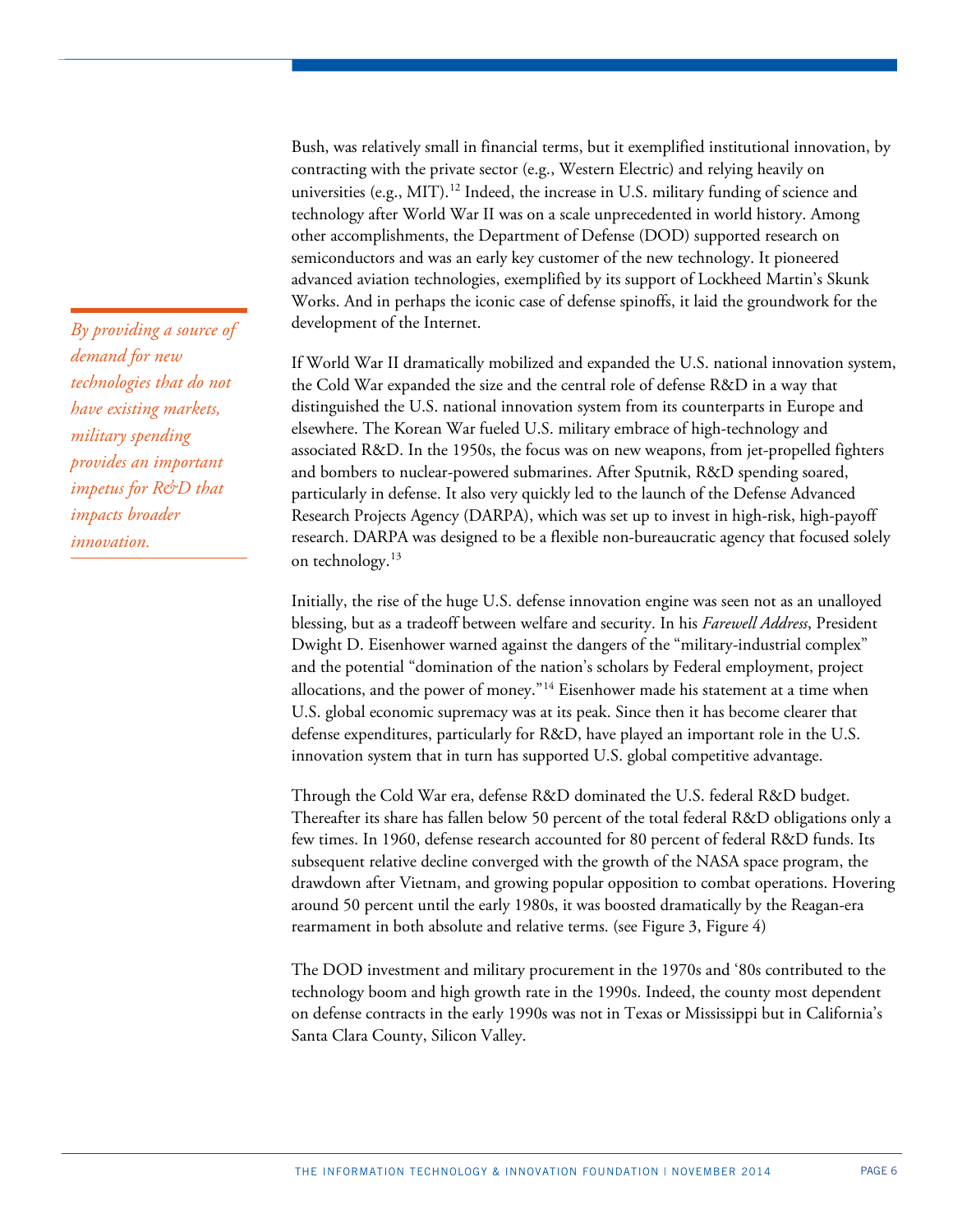

Figure 3: Historical Outlays for R&D: Defense and Nondefense (in millions of current dollars)<sup>[15](#page-32-0)</sup>



Figure 4: Defense and Nondefense R&D Budget Authority: (as percentage of GDP, 1949-2013) (Data from the National Science Foundation, 2002, 2014) [16](#page-32-1)

Nevertheless, the DOD's commitment to advanced-technology prevailed even when the Cold War ended, the Soviet Union collapsed and defense budgets plunged worldwide. As Congress committed to doubling the NIH budget, the share of the defense R&D expenditures shrank back to just over half of the total. If the U.S. success in the first Persian Gulf War demonstrated U.S. superiority in military might and defense R&D, the technology revolution in the late 1990s intensified efforts to move defense doctrines into the networked Internet era.

However, things changed again after September 11, 2001, when defense R&D expenditures rapidly increased. In 2003, military R&D exceeded \$50 billion; it peaked at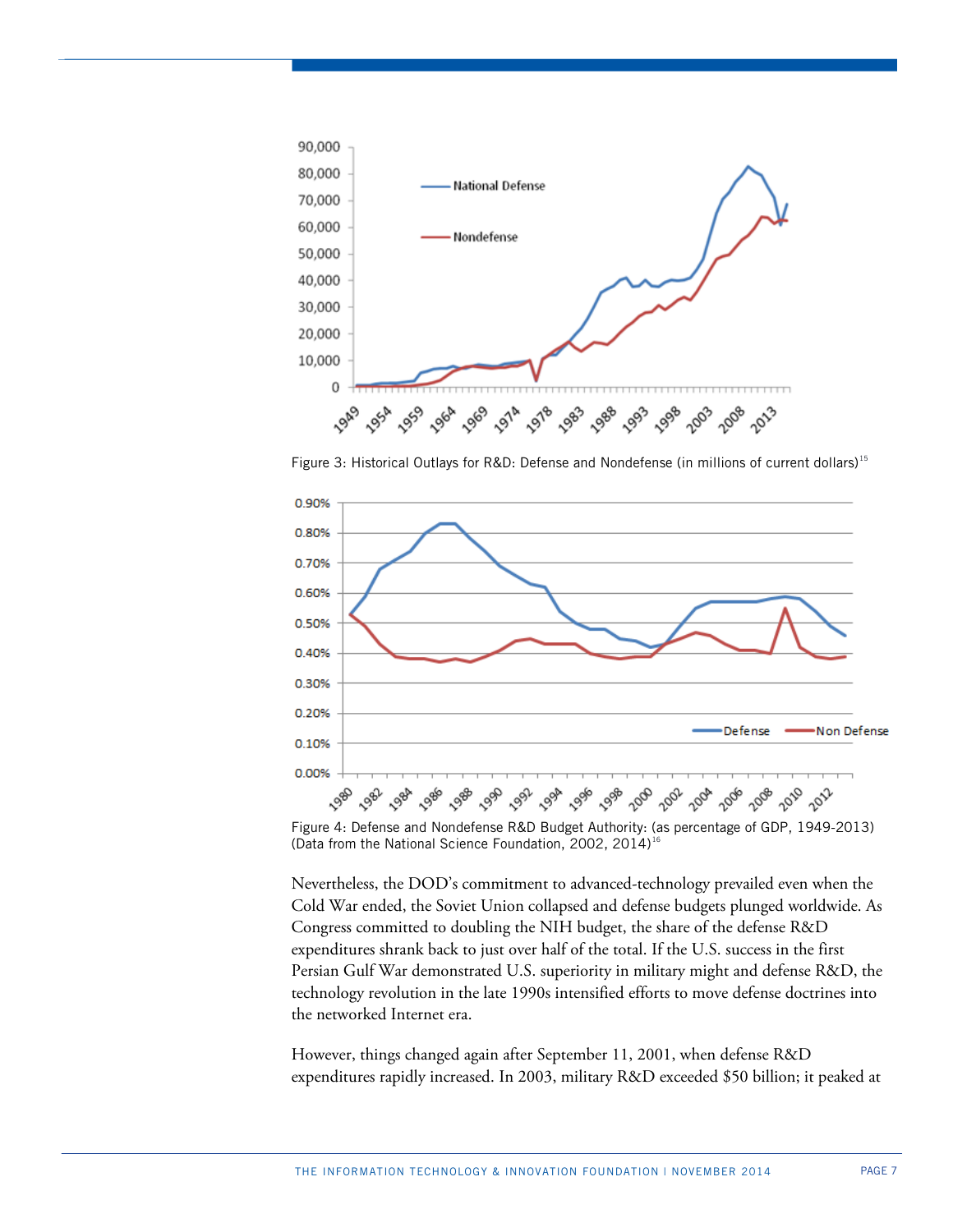\$83 billion in 2009. During the Great Recession, defense R&D plunged to about \$61 billion in 2014, but is anticipated to climb back to around \$69 billion by 2015.

Of total federal obligations for R&D in the early 2010s, more than half were accounted for by the DOD. The lion's share of the rest can be attributed to the Department of Health and Human Services (HHS), Department of Energy (DOE), and NASA (Figure 5).

Moreover, the composition of federal obligations for defense R&D differs substantially from that in the civilian sector. The bulk (81 percent) of DOD R&D goes to development, particularly to (6.3) advanced technology development (weapons systems, prototypes, etc.) whereas (6.2) applied research accounts for 7 percent, and (6.1) basic research barely 3 percent (Figure 6). Development accounts for just 15 percent of nondefense R&D, whereas basic and applied research account for 45 percent and 40 percent, respectively.







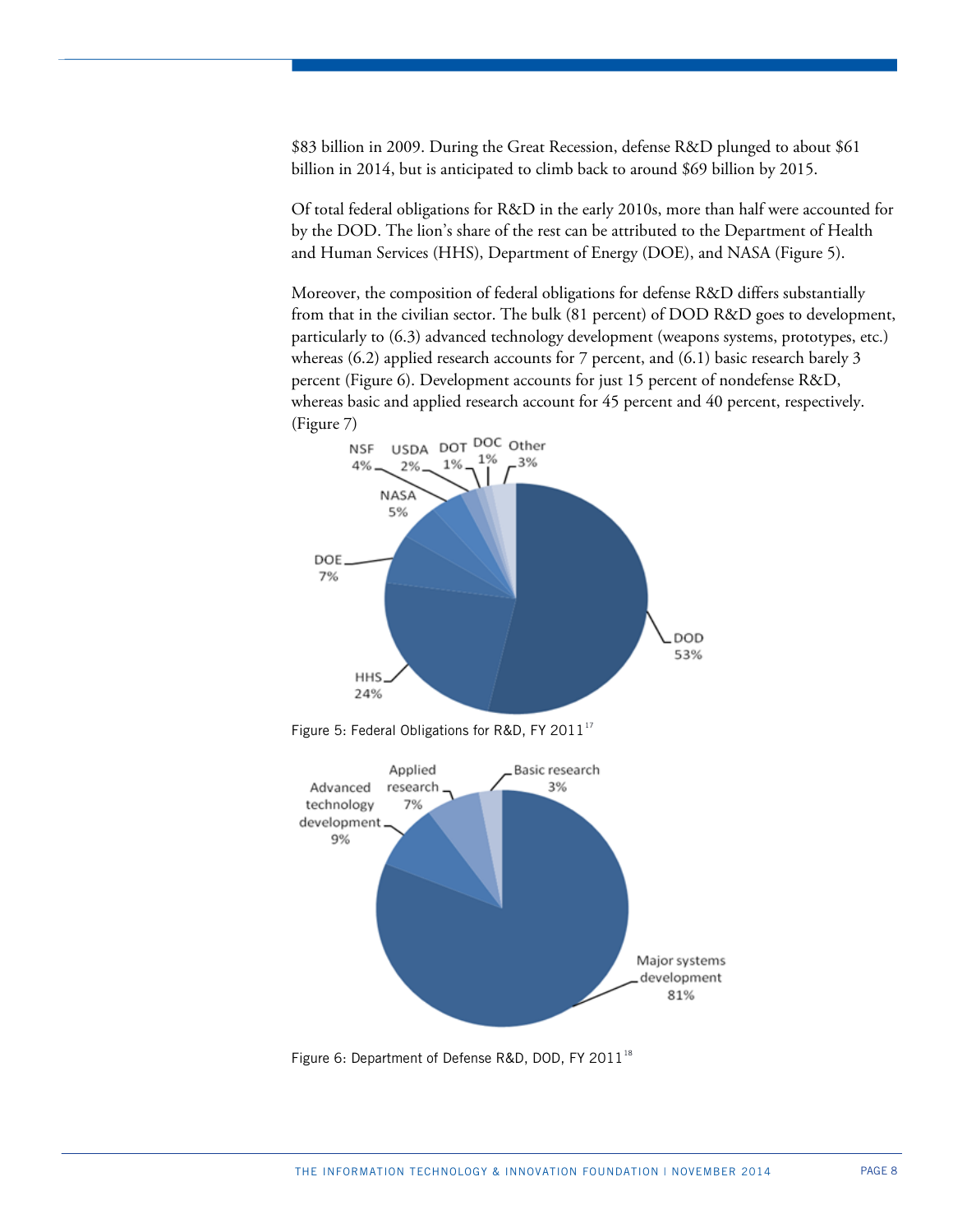**Development** 15% Basic research 45% Applied research 40%

Figure 7: Federal Obligations for R&D, Other than DOD, FY 2011<sup>[19](#page-34-0)</sup>

# **KEY DEFENSE R&D FUNDERS**

*Between 2005 and 2015, total defense R&D will have contracted by 21 percent. In turn, DOD weapons development and* 

*DOD science and technology will have* 

*and 25 percent, respectively.*

*contracted by 21 percent* 

R&D directed at national defense objectives is supported primarily by the Department of Defense but it also includes R&D by the Department of Energy and, to a lesser degree, the Department of Homeland Security.



Figure 8: Trends in Defense R&D Expenditures, FY 1976-[20](#page-34-1)15<sup>20</sup> (billions of constant 2014 dollars)

## **Department of Defense**

Defense R&D focuses on three main areas: DOD weapons development, DOD science & technology, and DOE atomic defense. By 2015, DOD expenditures for weapons development are expected to decrease to \$52.6 billion (over 75 percent of the total defense R&D), and DOD science and technology to \$12 billion (17 percent), while DOE atomic defense will rise to \$5 billion (8 percent). (Figure 8)<sup>[21](#page-34-2)</sup> In other words, between 2005 and 2015, total defense R&D spending will have contracted by 21 percent (in inflationadjusted terms). In the same time period, DOD weapons development and DOD science and technology will have contracted by 21 percent and 25 percent, respectively, whereas DOE atomic defense will have increased by 6 percent. (Figure 9)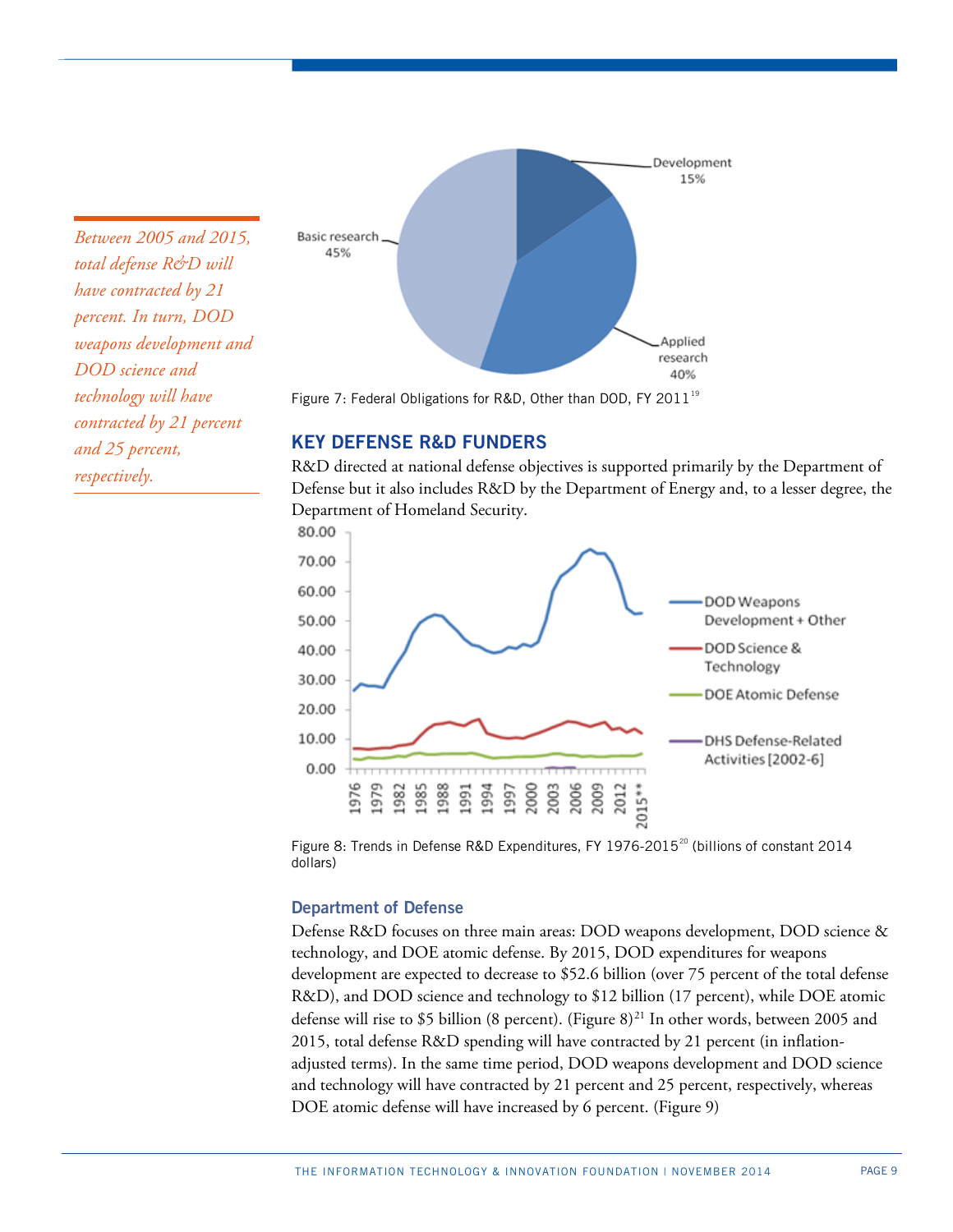

Figure 9: Percentage Change in Defense R&D Expenditures, FY 2005-2015e<sup>[22](#page-34-3)</sup>

Based on DOD R&D expenditures by agency or department — that is, Army, Navy, Air Force, Defense Agencies (Missile Defense Agency, DARPA) — the Air Force (36 percent of expected DOD total R&D in 2015) and Navy (25 percent) have remained dominant. Between 2005 and 2015, the Army, Missile Defense Agency and DARPA each have had a minor role in DOD total R&D (less than 10 percent by 2015). (Figure 10) Through that decade, DOD total R&D will have shrunk by 22 percent. The decline has been most dramatic in Army and missile defense (over -47 percent each), while both the Navy and DARPA suffered substantial decline (-20 percent and -18 percent, respectively). Even the Air Force was no longer immune to decline (-4 percent). (Figure 11)



Figure 10: DOD R&D Expenditures by Agency/Department, FY 1991-2015e<sup>[23](#page-34-4)</sup> (billions of constant 2014 dollars)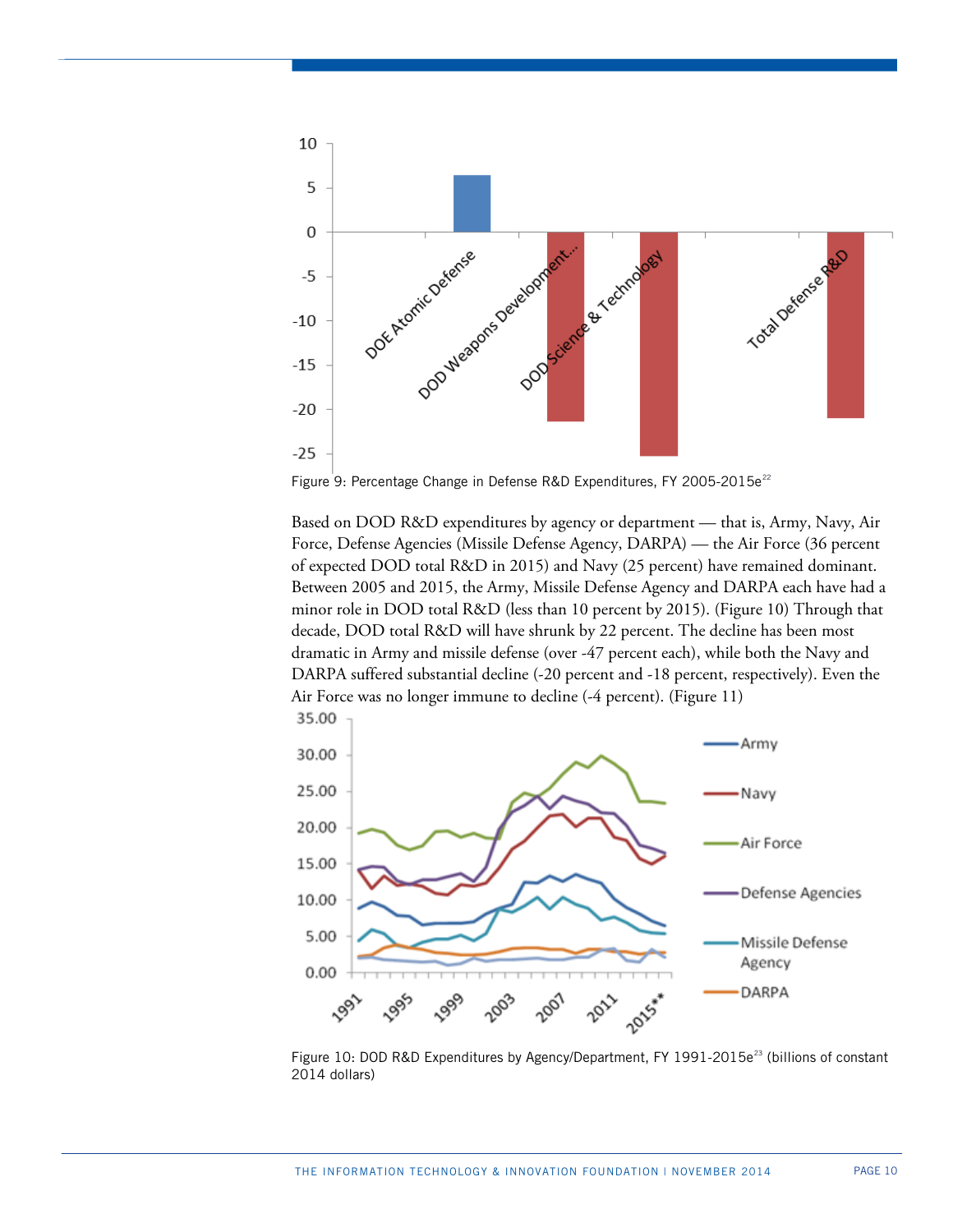

Figure 11: Percentage change in DOD R&D by Agency/Department Expenditures, FY 2005-  $2015e^{24}$  $2015e^{24}$  $2015e^{24}$ 

Looking at the role of DOD science and technology expenditures between 2005 and 2015, the total is expected to decline from \$16 billion to \$12 billion. Advanced technology development is likely to contract by 38 percent to \$5 billion by 2015. Meanwhile, applied research will decline to \$4.4 billion (-23 percent), whereas basic research will climb to \$2 billion (13 percent) (Figure 12). Total DOD science and technology spending is likely to contract by 25 percent from 2005 to 2015. These allocations peaked at \$17 billion already in 1993, when advanced technology development accounted for 56 percent of the total. In 2015, the total will be a third less, while the share of advanced technology development will be 41 percent of the total. (Figure 13)



Figure 12: DOD Science and Technology Expenditures, FY 1990-2015<sup>[25](#page-34-6)</sup> (billions of constant 2014 dollars)

\*Medical research is appropriated outside RDT&E; appropriated in '6.2' accounts before 1999.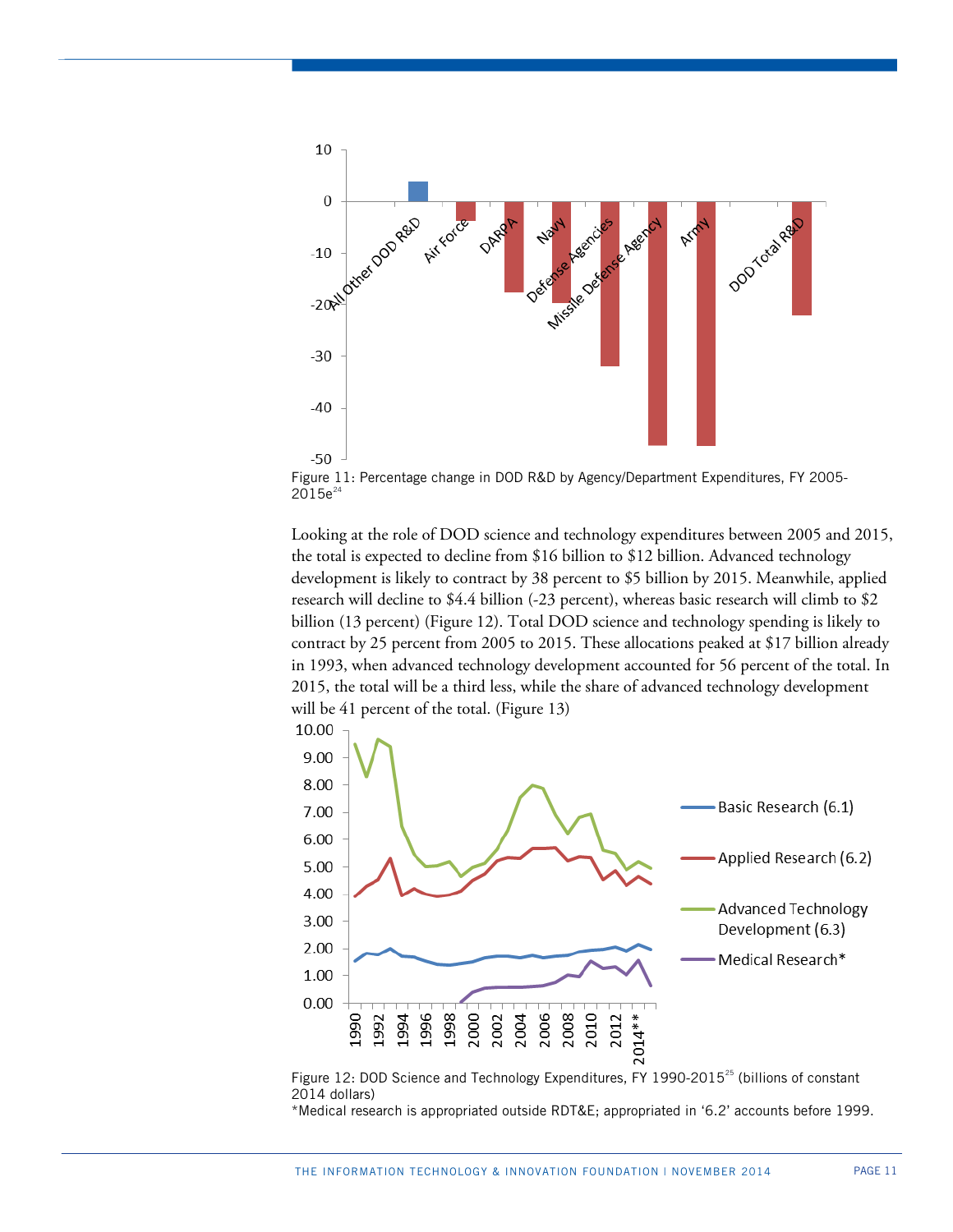

Figure 13: Changes in DOD Science and Technology Expenditures, FY 2005-2015e (%)<sup>[26](#page-34-7)</sup>

## **Department of Energy**

In fiscal year 2011, the DOE obligated \$9.9 billion for R&D with over 90 percent for R&D and the rest for R&D plant.<sup>[27](#page-34-8)</sup> The DOE's R&D activities are distributed among domestic energy systems, defense (much of which is funded by the department's National Nuclear Security Administration), and general science, most of which is funded by the department's Office of Science.

DOE has focused its funding on nuclear weapons, energy, and nuclear clean-up. During the oil crisis years, it spent equal amounts on defense and energy. During the 1980s defense build-up, spending on nuclear weapons was about two-thirds of the DOE budget, while energy got the rest. Since the Cold War, DOE has spent about equal amounts on nuclear weapons, energy, and defense clean-up.<sup>[28](#page-34-9)</sup>

## **DOD Labs and University Affiliated Research Centers (UARCs)**

In the Army, R&D and production proceeded alongside one another in the manufacturing arsenals that had been in continuous operation since the  $19<sup>th</sup>$  century, despite actions taken by some Army leaders to separate these functions organizationally. In contrast, the Navy maintained a sharper organizational division of labor between R&D and production. Established in 1923, the Naval Research Laboratory operates independently of the Navy's material bureaus, where, as in Army's arsenals, technological innovation historically had depended on close coordination of R&D, and production. Created in 1947, the Air Force has relied more heavily than both the Army and the Navy on the private sector for new knowledge and skills. However, it has also operated an extensive network of in-house laboratories.[29](#page-34-10) At the same time, the DOD and the services have steered funds to multiple competing technologies to support similar or identical missions, from long-range strikes on Soviet territory to tactical defense of the Navy's ships.<sup>[30](#page-34-11)</sup>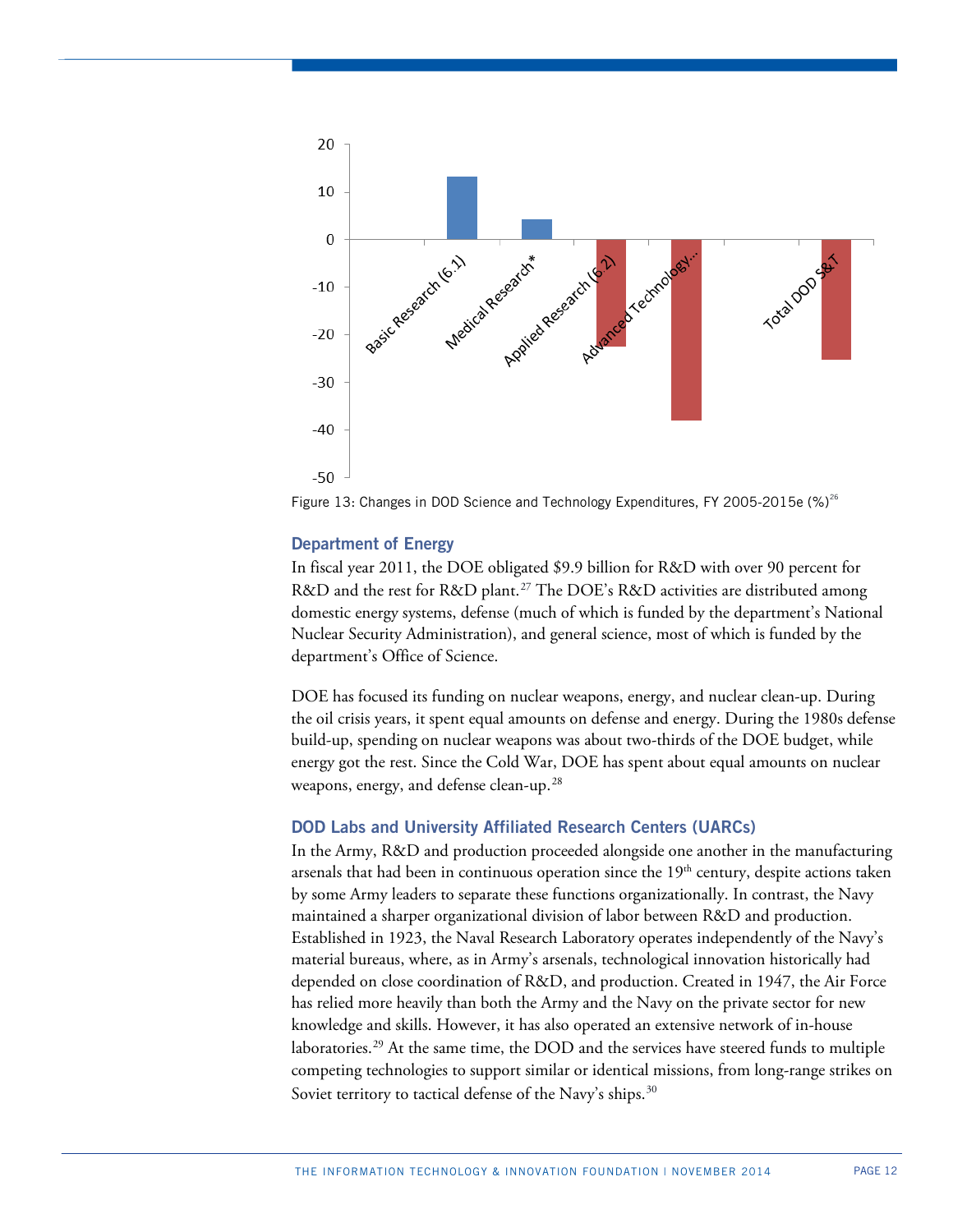DOD also funds University Affiliated Research Centers (UARCs) which are strategic DOD research centers associated with universities. Starting with the creation of the Applied Physics Lab at Johns Hopkins in 1942, the UARCs have sought to maintain engineering and technology capabilities of particular importance to the DOD. UARCs are nonprofit organizations considered vital to maintaining essential R&D and engineering "core" capabilities. They have long-term strategic relationships with their DOD sponsors. (Table 1)

| <b>Primary Sponsor</b>               | <b>University</b>                              | <b>UARC</b>                                                                    |
|--------------------------------------|------------------------------------------------|--------------------------------------------------------------------------------|
| Army                                 | Georgia Institute of<br>Technology             | Georgia Tech Research<br>Institute (GTRI) Applied<br><b>Systems Laboratory</b> |
|                                      | Massachusetts Institute of<br>Technology       | Institute for Soldier<br>Nanotechnologies                                      |
|                                      | University of California,<br>Santa Barbara     | Institute for Collaborative<br>Biotechnologies                                 |
|                                      | University of Southern<br>California           | Institute for Creative<br>Technologies                                         |
| Navy                                 | John Hopkins University                        | <b>Applied Physics</b><br>Laboratory                                           |
|                                      | Penn State University                          | <b>Applied Physics</b><br>Laboratory                                           |
|                                      | University of Hawaii                           | <b>Applied Physics</b><br>Laboratory                                           |
|                                      | University of Washington                       | <b>Applied Physics</b><br>Laboratory                                           |
| Missile Defense Agency<br>(MDA)      | <b>Utah State University</b>                   | Space Dynamics<br>Laboratory                                                   |
| <b>DASD</b> (Systems<br>Engineering) | Stevens Institute of<br>Technology             | <b>Systems Engineering</b><br><b>Research Center</b>                           |
| <b>National Security Agency</b>      | University of Maryland,<br><b>College Park</b> | Center for Advanced Study<br>of Language                                       |
| Strategic Command<br>(STRATCOM)      | University of Nebraska                         | National Strategic<br>Research Institute                                       |

Table 1: Sponsors, Universities, and DOD UARCs  $(2014)^{31}$  $(2014)^{31}$  $(2014)^{31}$ 

#### **Department of Homeland Security**

In fiscal 2011, the Department of Homeland Security (DHS) obligated \$1.1 billion for R&D and R&D plant, nearly all of which was focused on activities by the department's Science and Technology Directorate (the Department's R&D arm).<sup>[32](#page-34-13)</sup> The four major areas of activity are: acquisition and operations support; laboratory facilities; R&D and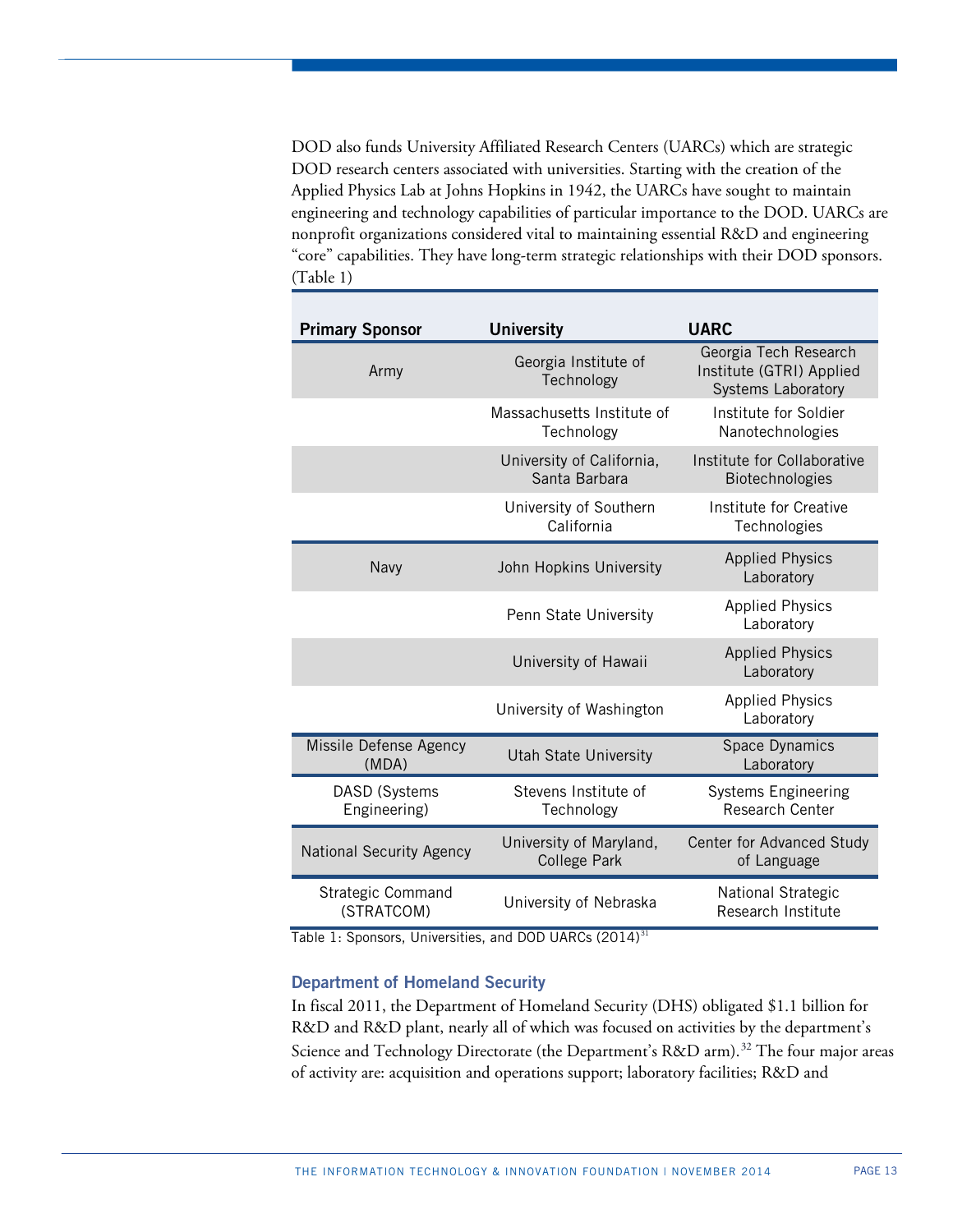innovation; $^{\text{33}}$  $^{\text{33}}$  $^{\text{33}}$  and university programs. $^{\text{34}}$  $^{\text{34}}$  $^{\text{34}}$  Of the obligations for R&D, 14 percent went to basic research, 33 percent to applied research, and 53 percent to development.

In terms of defense R&D performers, there are three main groups: federal laboratories, university-affiliated research centers (UARCs), and defense contractors. National defense represented about 58 percent of the total budget authority for R&D in fiscal 2011.

## **DEFENSE CONTRACTORS**

In addition to significant outsourcing of research during the Cold War to entities like UARCs, the U.S. Army, Navy, and Air Force also support substantial in-house R&D as well as a network of defense contractors that build and maintain weapons systems.<sup>[35](#page-34-0)</sup> Today, most government contractors, including defense contractors, are coping with budget cuts, contract delays and uncertainty.

## **Reconfiguration of Defense and Aerospace Industry**

The U.S. defense industry consists of almost 2,700 prime contractor companies operating across nine program-level sectors ranging from aircraft and space systems to light arms, ground vehicles, and services. However, six percent of companies employ over 70 percent of the defense workforce. The aircraft sector is the largest and one of the few with both civilian and defense interests. Further, ten percent of companies that receive 43 percent of revenues are in the front end of the supply chain.

AT Kearney has argued that defense firms gain economic value in three ways. Infrastructure-based companies are those with production asset bases to produce and assemble their goods, especially in shipyard and aircraft manufacturing sectors. These firms account for more than half of employment and revenues, although they represent just a quarter of the number of firms. Knowledge-based companies tend to be smaller firms that provide solutions, such as intelligence and software applications. Finally, standardizedcompanies (59 percent of the firms in the industry) produce commodity-type products that competitors can easily replicate and create the least value. These account for only 29 percent of employment and thirty percent of revenues. (Figure  $14$ )<sup>[36](#page-34-16)</sup>

#### **Defense Contractors as Public-Private Partnerships**

Among all government contractors, the top-ten companies account for \$131 billion, or 29 percent of all contracts. Almost all are defense contractors that also operate in non-defense industries. The industry leaders include the \$46 billion Lockheed Martin Corp., which operates in aerospace, IT systems, security and advanced technology; the \$87 billion Boeing, which designs, manufactures and sells fixed-wing aircraft, rotorcraft, rockets and satellites; the \$32 billion General Dynamics an aerospace and defense company; the \$25 billion Raytheon, a major defense contractor with manufacturing in weapons, military and commercial electronics; and the \$25 billion Northrop Grumman, a global aerospace and defense technology company.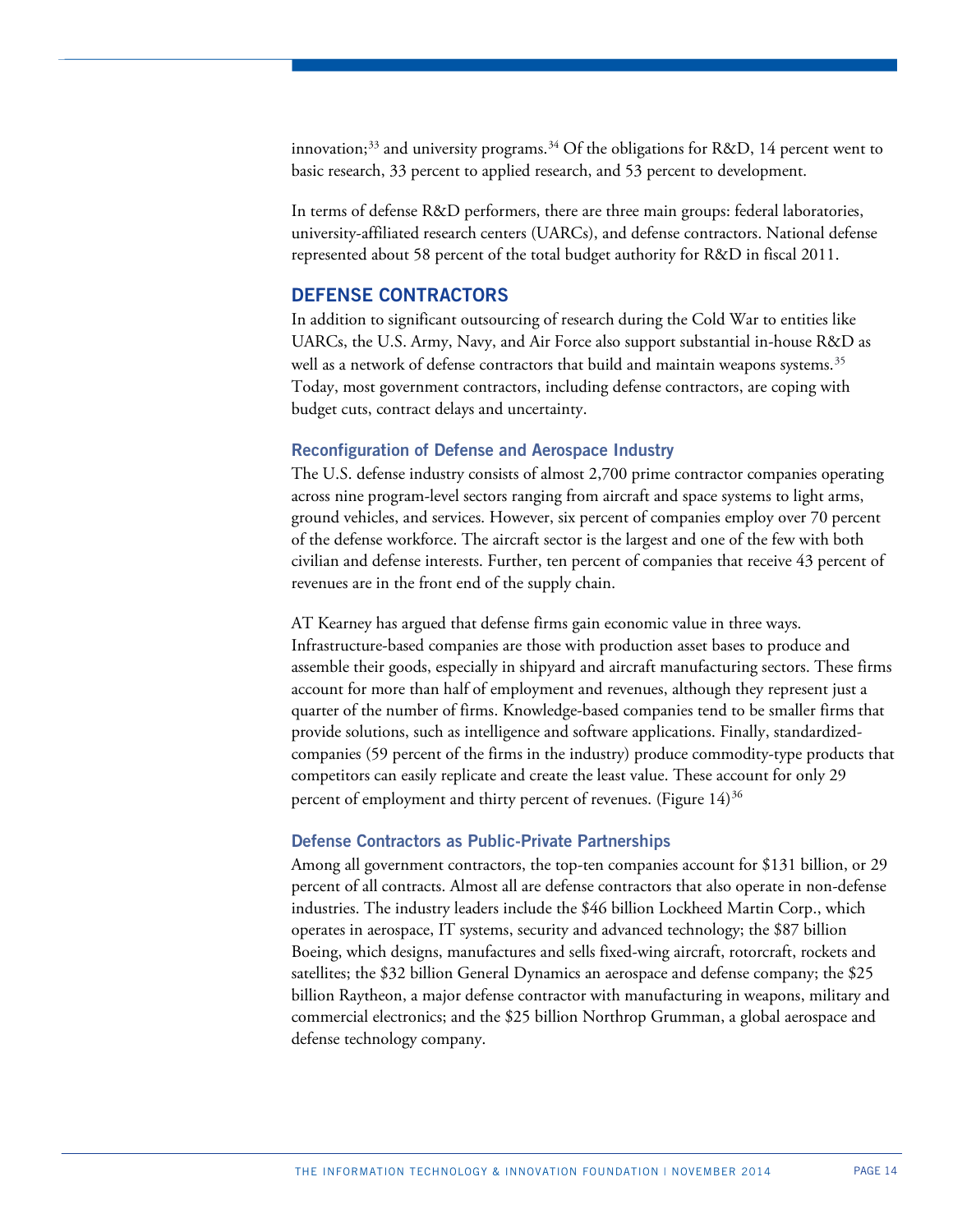

Figure 14: Share of Defense Industry Based on Solution Value Added<sup>[37](#page-34-17)</sup>

The largest markets of these defense contractors consist of the Navy, Air Force, Army and Defense Logistics, from which the top-ten companies receive between \$10 billion to \$54 billion in contract awards yearly. The top-ten companies have a major share (56 percent) in each defense sub-market — from the Navy to Defense Security, but there is great variety. In certain markets —  $e.g.,$  missile defense and defense microelectronics, where there is considerable advantage to scale and scope– the concentration is over 90 percent. In missile defense, Lockheed Martin (49 percent) and Raytheon (23 percent) lead the marketplace, whereas in defense microelectronics Raytheon (47 percent) and Northrop Grumman (23 percent) play large roles.<sup>[38](#page-34-18)</sup>

# **New Public-Private Partnerships**

As the defense industrial base becomes more focused on IT, the federal government has sought to engage in stronger partnerships with non-defense firms. That's what happened amidst the 1990s technology revolution, when the CIA's then-chief George Tenet concluded that the nation's intelligence community could no longer take on its enemies alone. That led to In-Q-Tel (IQT), a CIA-backed technology early-stage investor, which was created in 1999 as an independent, not-for-profit organization. As Tenet recalls, CIA created IQT hoping to use its limited dollars "to leverage technology developed elsewhere. CIA identifies pressing problems, and IQT provides the technology to address them."[39](#page-34-4) Initially, IQT catered mainly to the needs of the CIA. Today it supports many of the 17 agencies within the U.S. intelligence community with a focus on the ICT sector, as well as physical and biological technologies.

In 2007, Tenet argued that "the In-Q-Tel alliance has put the Agency back at the leading edge of technology."[40](#page-34-19) Over the years, IQT has invested in over 180 portfolio companies and claims to have leveraged more than \$3.9 billion in private-sector funds. The importance of IQT should be seen in context, however. In the United States, there are some nine hundred venture capital firms, which have \$200 billion of venture capital under management.<sup>[41](#page-34-20)</sup> That translates to an average of \$240 million per firm. In global venture capital, the CIA-backed firm is simply one among many in a globalizing industry.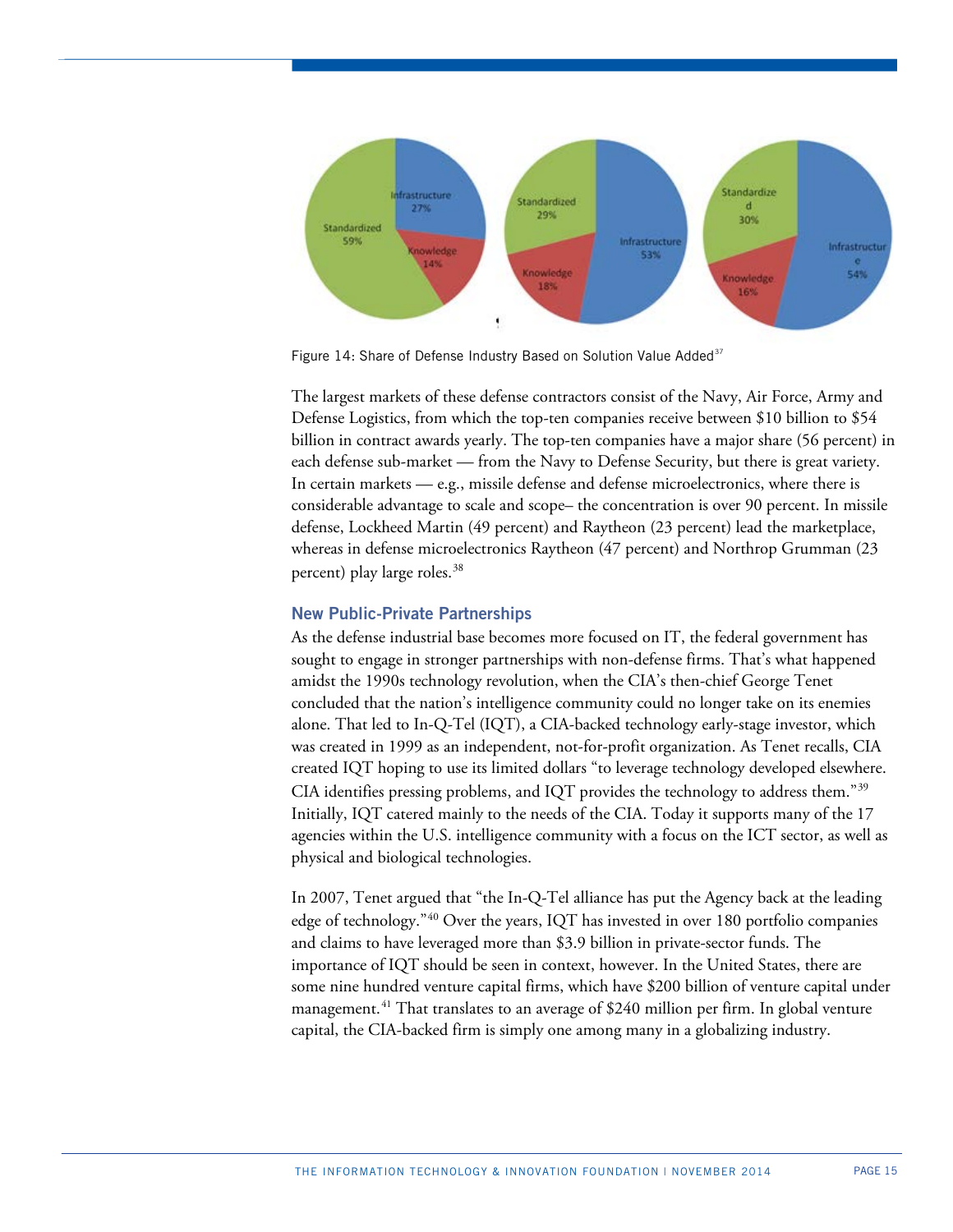# **DEFENSE INNOVATION AT THE CROSSROADS**

From the launch of the Soviet Sputnik well into the Strategic Missile Defense program of the 1980s, the perceived common enemy of Soviet communism is what kept Washington united, and sustained federal funding and America's commitment to technological superiority in defense. This was reinforced by the reality that while the Soviets might field more troops and weapons, the United States could prevail in any conflict only through advanced technology. It was this "national mission" that persuaded Americans to defer their current consumption for the higher goal of winning the Cold War.<sup>[42](#page-34-21)</sup>

After the eclipse of the Cold War, America gradually shifted resources from Pentagon-led innovation toward current consumption markets, especially in health care. At the same time, many other nations have put in place aggressive policies to prevail in international economic competition. As a result, U.S. defense, especially as it relates to innovation, now faces key challenges:

- Cost pressures engendered by sequestration and limited budgets,
	- Bias for short-term defense policies at the expense of investments in longer-term, higher risk activities,
	- Challenges of defense acquisitions,
- Shift from defense spin-offs to consumer-market spin-ons,
- Hollowing out of the defense industrial base,
- Erosion of competitive inter-service pressures,
- **Lower defense contractor R&D intensity, and**
- Rising foreign defense competition, including low cost competition.

## **Sequestration and Limited Budgets**

Defense innovation has long served a dual use purpose. It has bolstered defense as well as commercial innovation and U.S. competitiveness. Today's budget cutting threatens both. Analysts have shown that large-scale and long-term government investment has played a key role in the development of general-purpose technologies and economic growth.<sup>[43](#page-34-22)</sup> This is true of federal support for both civilian and defense R&D. Research on the impact of military procurement spending on corporate innovation indicates that defense procurement has a positive impact on private sector patenting and R&D investment. Indeed, in some cases, according to one study, military spending can be better at stimulating innovation than civilian spending because firms are given incentives to push the technological frontier and develop new technologies.[44](#page-34-23) This is why military spending can have positive spillovers for the rest of the economy. By providing a source of demand for new technologies that do not have existing markets, military spending provides an important impetus for R&D that impacts broader innovation. Thus, it is not surprising that through the Cold War, defense R&D served as a key contributor to the nation's growth through the large-scale development of vital general-purpose technologies. [45](#page-34-24)

Indeed, there is widespread recognition among technology policy scholars that defense R&D was crucial to the development of the aircraft and space industries; nuclear power,

*Defense procurement has a positive impact on private sector patenting and R&D investment.*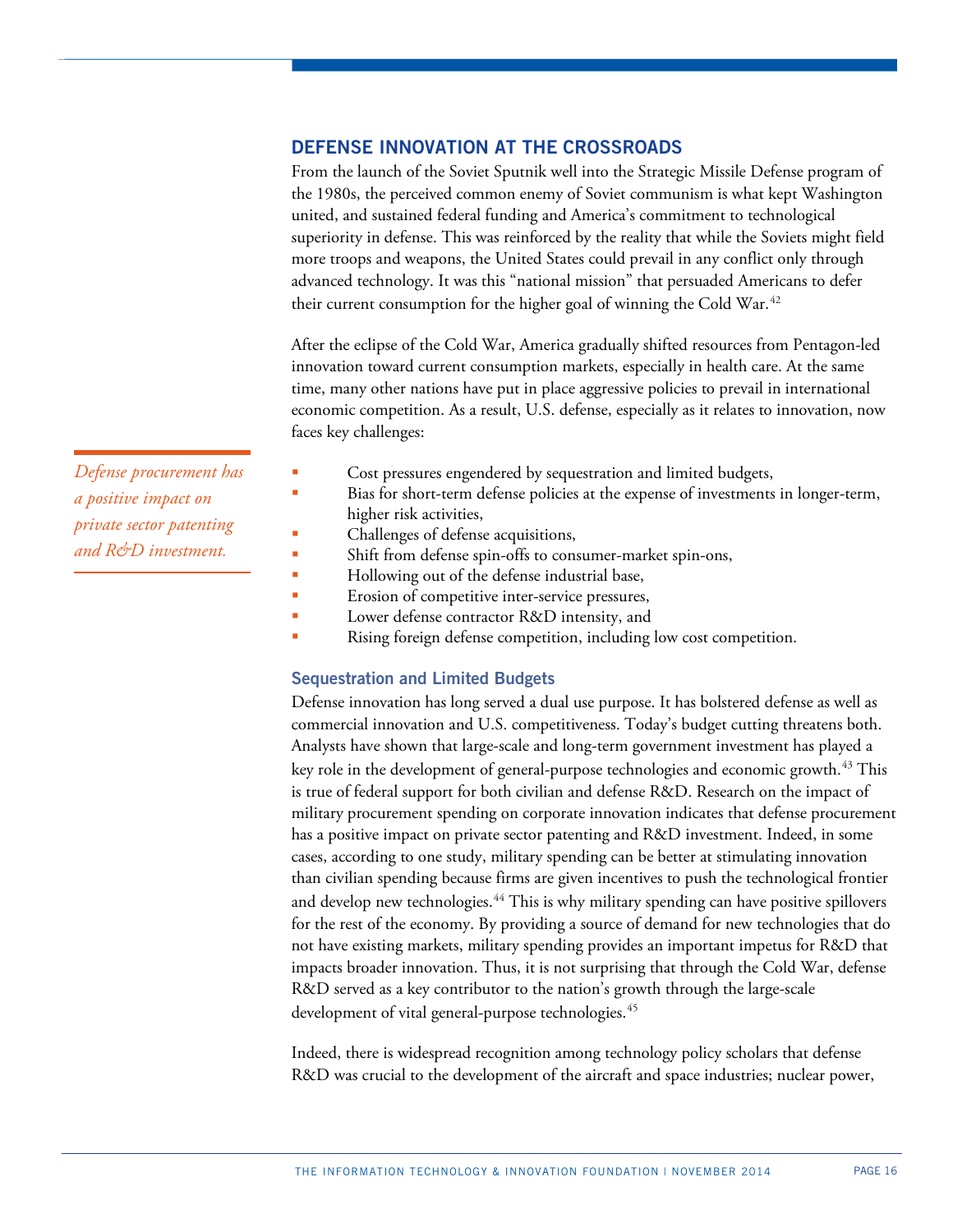the computer, semiconductor and software industries; the Internet and many other tech sectors.<sup>[46](#page-34-25)</sup>

Those innovations were powered by robust defense budgets. But sequestration challenged that. Indeed, DOD senior officials suggest in the recent *Strategic Choices and Management Review* that the budget sequestration would result in serious challenges: "Significant reductions beyond the President's plan would require many more dramatic cuts to force structure…Under sequester-level cuts, our military options and flexibility will be severely constrained." $47$  As the \$1.2 trillion sequestration plan was activated, the White House did express concern that it would also be "deeply destructive to national security."[48](#page-34-27) Yet, the administration made no serious proposals to limit or reform entitlement spending to free up budget resources, nor did Republicans make a serious effort to raise revenues, especially by raising taxes on individuals. True, the Obama administration has made a variety of proposals to reduce the defense budget, including cuts to big-ticket weapons programs like the F-22 or the F-35 Joint Strike Fighter. But these proposals would also cut defense  $R\&D.49$  $R\&D.49$ 

Because of these budget limitations, the Pentagon's investment in research, development, testing, and evaluation (RDT&E) has fallen 28 percent since its peak in 2009, adjusting for inflation. In 2012, the Air Force spent \$26.3 billion on R&D, as much as the Navy and Marine Corps (\$17.7 billion) and the Army (\$8.7 billion) together. Those numbers remained fairly flat in the President's 2013 budget request, but dropped for 2014 to \$25.7 billion (Air Force), \$16 billion (Marine Corps) and \$8 billion (Army). According to the Pentagon, R&D spending will continue to bear the brunt of defense budget cuts. As a result, senior Pentagon leaders have tried to protect R&D funding in the fiscal 2015 budget plan from sequestration budget caps.<sup>[50](#page-34-29)</sup>

These senior leaders also express concern that the continued pinch on R&D could threaten U.S. technology superiority and harm the U.S. defense industrial base. Further, cuts to defense and civilian R&D will reduce overall U.S. economic growth and global competitiveness. As ITIF has shown, the projected decline in federal R&D will reduce U.S. GDP by at least \$203 billion and up to \$860 billion over 2013-2021, depending upon the pre-sequestration baseline. [51](#page-34-30)

In theory, austerity can serve as mother of innovation. But when the pie itself is shrinking, it is not entirely clear whether the services will think harder about security threats and how the Armed Forces as a whole can meet them.

## **Bias For Short-Term Policies**

Cost pressures are also contributing to a bias for short-term defense policies, including changes in the focus on R&D. The economy as a whole has a bias for short-term development, at the expense of long-term innovation, and not surprisingly this is affecting defense as well. [52](#page-34-31)

*Recently, the Air Force released an outline for its 30-year strategy. Central to the plan is the pursuit of "game changing" technologies. But whether, when push comes to shove, these longer term projects will receive support remains to be seen.*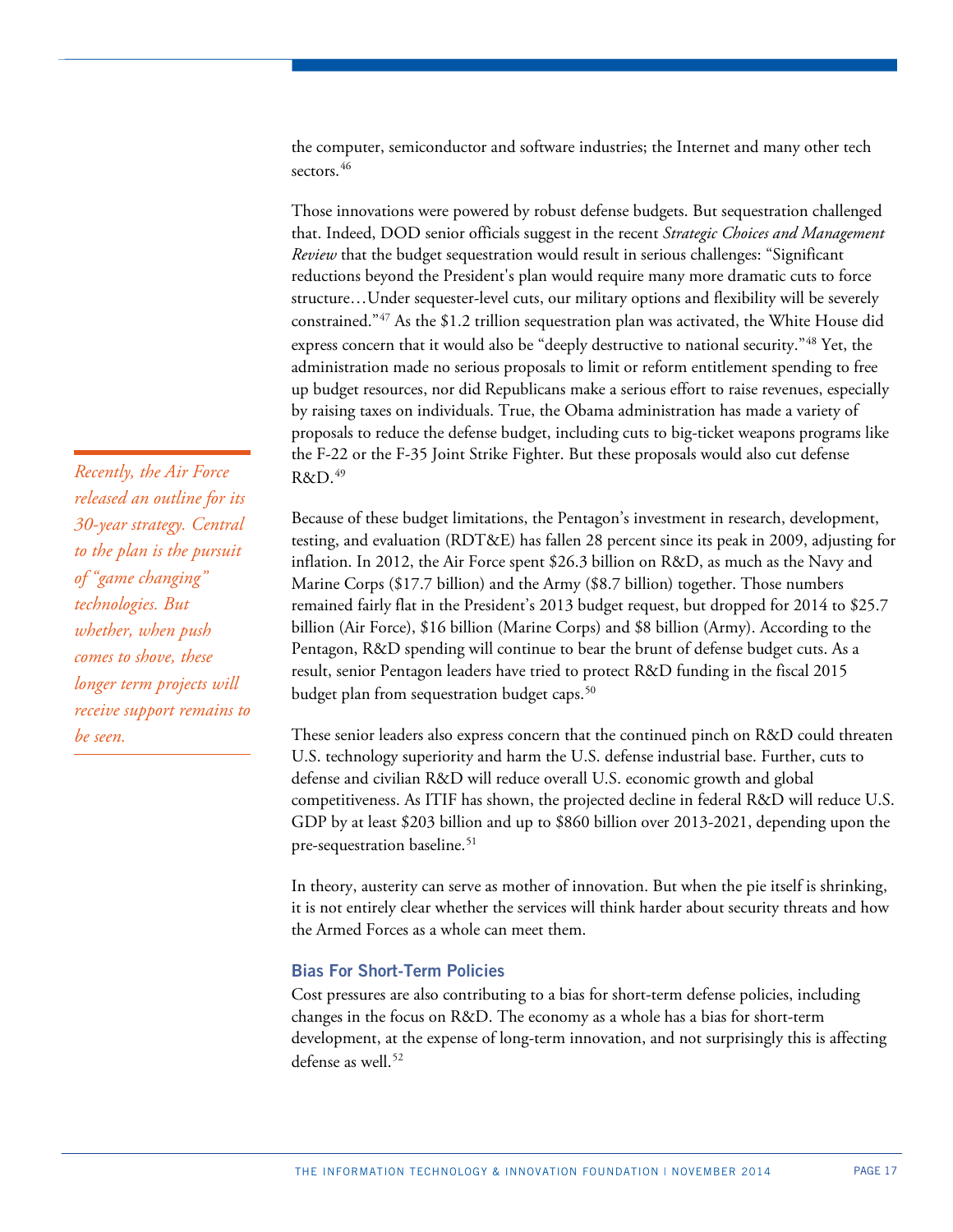This bias for near term results is exemplified even by the Defense Advanced Research Projects Agency (DARPA), which has been responsible for funding the development of many technologies that have had a major effect on the world. It was the technology race with the Soviet Union that led to the launch of the DARPA, which was initially mandated to invest in high-risk, high-payoff research. It was conceived and developed as an agile, non-bureaucratic agency that focused on technology. It could fund R&D, but not commercialize technologies. But by leveraging its linkages with the DOD, it could give a push to innovations.[53](#page-34-32) This is how DARPA funded innovative ideas — from the Internet to GPS, to advanced materials to pharmaceuticals — that have served the military and civilians alike, including the early research of mass-market consumer products; until recently.

The role of DARPA in seeding and encouraging new technology trajectories has shifted in the past decade or two. On the one hand, it remains a uniquely adaptive organization. A few years after Tony Tether became DARPA's director in 2001, journalists suggested that America's old technology engine was sputtering. And yet, irrespective of organizational adaptations within the agency, DARPA program managers continued to use the same fivestep process to seed and nurture new technology trajectories with academic and industrial communities. As Erica Fuchs wrote in 2009, with those shifts, DARPA may have been effectively narrowing the "valley of death", coordinating innovation within a vertically fragmented industry, and influencing innovation to serve military needs. At the same time, Fuchs argued that the "new DARPA", in focusing on bridging the gap from invention to innovation, and working to solve near-term problems, may leave the U.S. technology pipeline without new sources.[54](#page-34-33)

Nevertheless, the question remains whether DARPA can boost disruptive innovation with processes that focus more on current military requirements. Again, this relates to overall levels of funding: when funding is tight, investments in longer term, more disruptive innovation are often the first to be reduced. The DARPA's current technology goals are ambitious, but limited budgets, not just within DARPA but for DOD as a whole, mean increased pressures for nearer-term results.<sup>[55](#page-34-34)</sup>

Likewise while other services have ambitious technology goals, it's not clear whether these long-term and high-risk investments will survive pressures for near term results. Recently, the Air Force, for instance, released an outline for its 30-year strategy, highlighting technologies it plans to target. Central to the plan is the pursuit of "game changing" technologies. Some of the more promising technologies include hypersonics, nanotechnology, directed energy, unmanned systems, and autonomous systems.[56](#page-34-18) In other words, technologies promising much faster, smaller, cheaper, dehumanized and robotized defense innovations. But whether, when push comes to shove, these longer term projects will receive support at the expense of near-term programs remains to be seen.

However, DOD has shown that it would like to preserve and keep spending on research, development, test and evaluation (RDT&E) at levels close to the \$63 billion the department will spend in 2014. This is about \$36 billion less than the amount that will be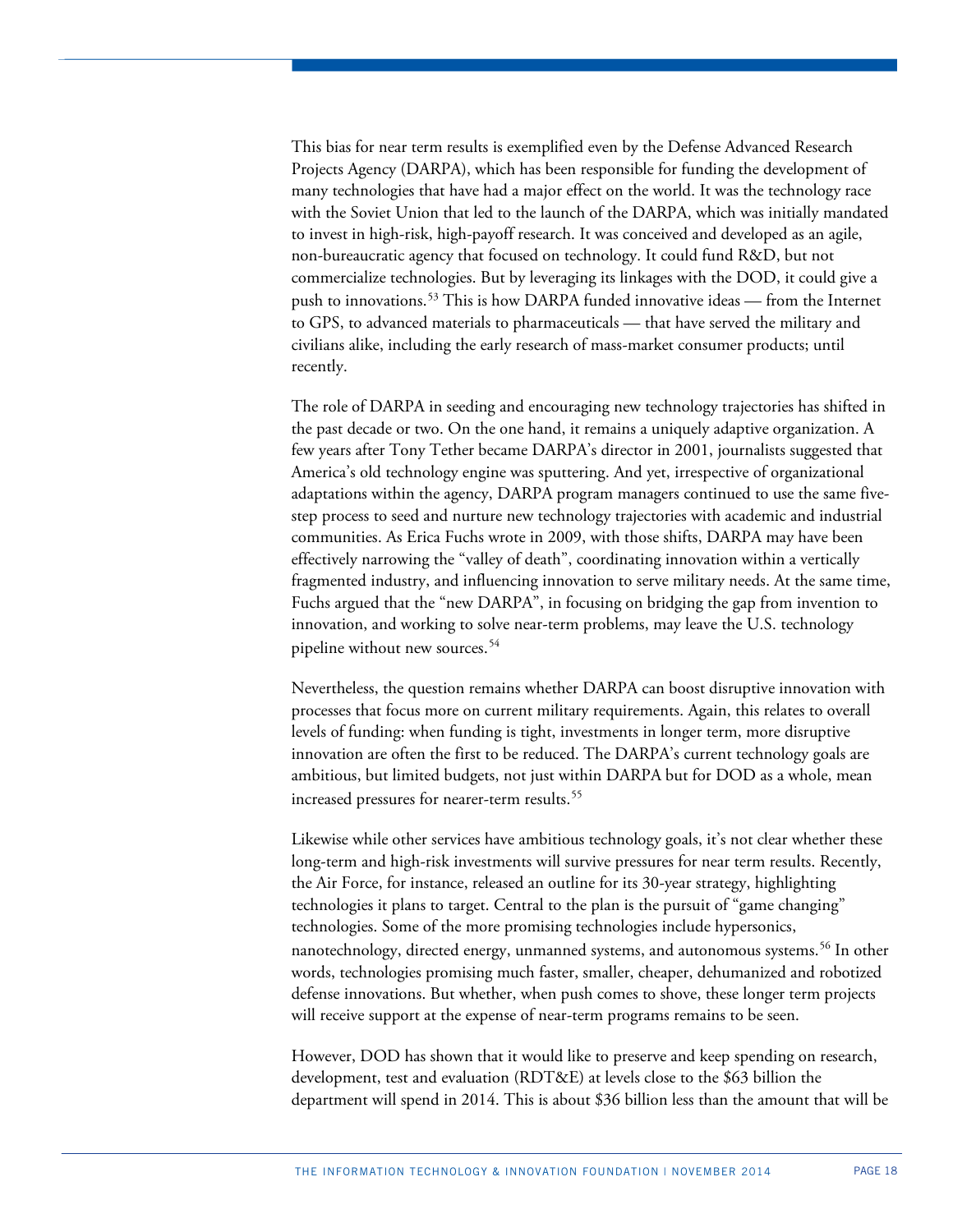spent on procurement in 2014. This gap is anticipated to close to about \$26 billion in 2015. Under the 2015 Future Years Defense Plan, DOD would halve spending on System Development and Demonstration, from about \$20 billion in 2009 to below \$10 billion by 2018.[57](#page-34-35) The biases for short-term policies are also reflected by the challenges associated with defense acquisitions.

## **Challenges of Defense Acquisitions**

As John Alic has argued, the origin and nature of the U.S. "military-industrial complex" continues to determine U.S. defense activities, including innovation.<sup>[58](#page-34-3)</sup> Historically, the military-industrial complex originates from World War I, when the Army and Navy turned to private firms for aircraft design. The complex took on its current shape during the 1950s and the early days of the Cold War. Despite the broad government-to-industry shift in responsibility for design, development, and production of military systems in the middle of the last century, the armed forces remain the lead partners in the military-industrial complex by reason of their control over the technical requirements that shape and constrain weapons system design. This configuration, in turn, leaves the civilian defense industry a junior partner.

This structure is driven by industrial innovation, yet dominated by the military. It overshadows U.S. defense acquisitions, including innovation. That creates further complications because management by government differs fundamentally from private sector management. This is particularly true in the case of defense. It differs from other U.S. government missions in that very large sums are spent on high-technology systems and equipment to meet the unknowable contingencies of an uncertain future. Due to technological complexity, the difficulties of program selection, contracting, and oversight, and the absence of metrics for assessing the performance of military systems, "civilian officials have been unable to exercise effective oversight of defense acquisition, leaving discretionary choices by military leaders largely unchecked."[59](#page-34-4)

In this sense, six decades of attempts at defense acquisition reform have largely failed. True reform would require increasing the influence of civilian officials over acquisition decisions and reducing that of the armed forces. Instead, the current status quo seeks to achieve the impossible. Armed forces must lead increasingly advanced systems that they do not technologically control, while defense contractors are responsible for development of systems they cannot lead.

The Defense Department spends \$60 billion a year — nearly a third of its annual purchases — on everyday products sold in the open market by commercial companies. It also buys items that are not sold to the general public; these fall into the narrower category of "commercial of a type." Today, government officials are pressing vendors to provide detailed justification for their prices; suppliers view these actions as intrusive and unwarranted. Some are contemplating whether to exit the military market.<sup>[60](#page-34-36)</sup>

In the private sector, the armed services' strategy of "low cost, but high innovation" would be untenable. In private-sector competition most companies have to opt for one or

*Six decades of attempts at defense acquisition reform have largely failed. True reform would require increasing the influence of civilian officials over acquisition decisions and reducing that of the armed forces.*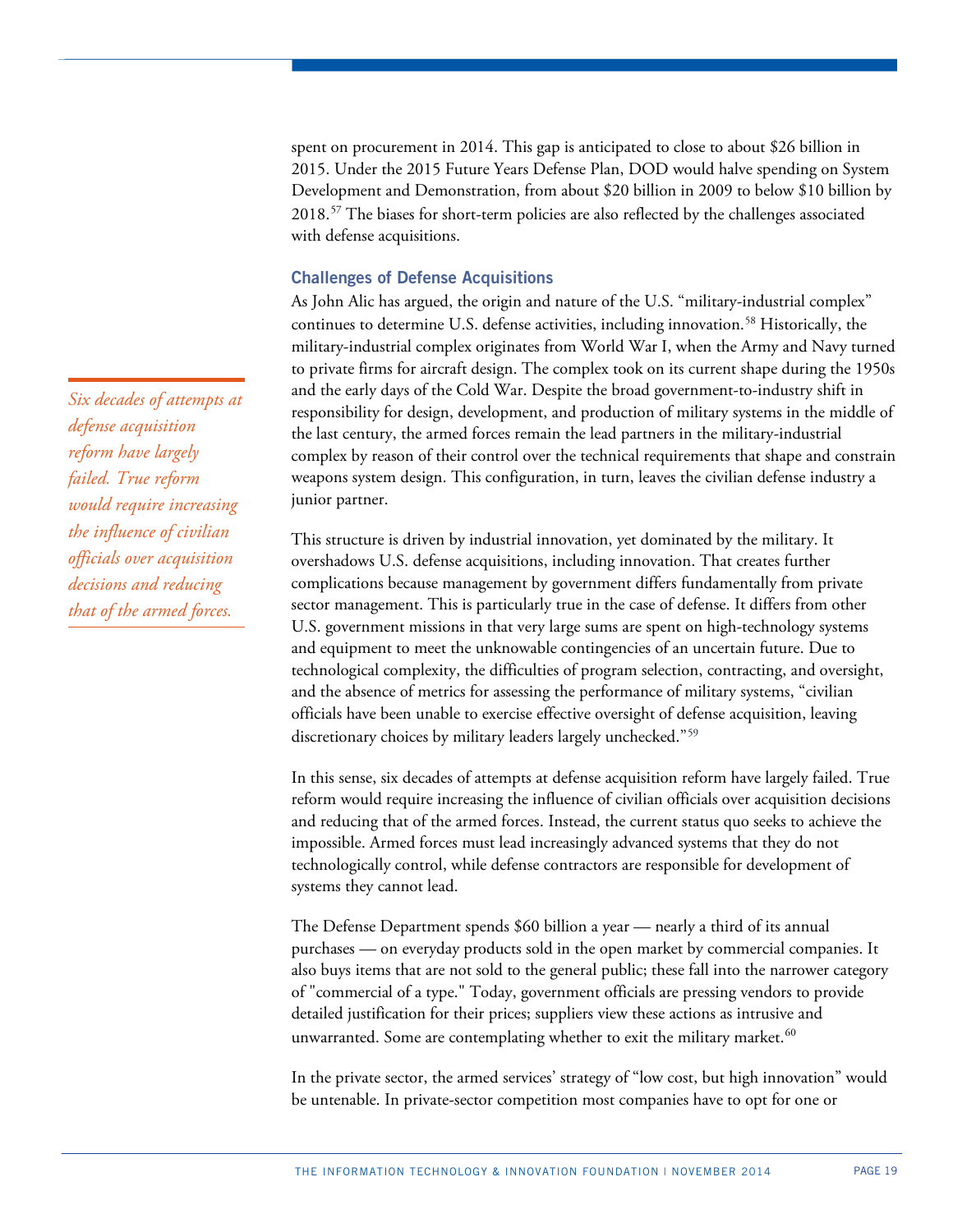another, but not both which would be seen as a "stuck-in-the-middle" position. And yet, this is precisely what the DOD is increasingly signaling to its contractors and vendors.

## **From Defense Spin-Offs to Consumer Spin-Ons**

Between World War II and the early 1980s — prior to the restructuring and globalization of the IT sector — defense spin-offs were prevalent. The Reagan-era rearmament, for example, occurred in a government-led, top-down, and non-networked R&D environment, which was fueled by advanced economies in the West. In that paradigm, new civilian goods were generated by military or governmental research. Typically, such spinoffs included new technologies that were commercialized through DOD or NASA funding, research, licensing, facilities, or assistance. This era may have peaked in the early 1990s when Alic and his colleagues published *Beyond Spinoff: Military and Commercial Technologies in a Changing Era.*[61](#page-34-37)

In the past decade or two, this environment has morphed into a civilian-led, bottom-up and networked R&D environment, which is also fueled by increasing activity taking place in large emerging economies in Asia. Within the IT industry, the old, rigid and vertical IT value chains that used to be concentrated in one country have morphed into flexible, horizontal value networks that are dispersed in multiple countries. At the same time, the old U.S. IT dominance has been surpassed by polycentric IT dispersion; hence, the increasing role of assembly plants and factories and, more recently, R&D hubs in large emerging economies. Among other things, this transition has contributed to the transformation of the old defense spin-off paradigm.

The shift from one environment to the other parallels the transition from the spin-off paradigm to the spin-on in the consumer mass markets. After World War II, it was initially taken for granted that defense-related R&D and military procurement would result in substantial spin-offs (from military applications to civilian usage) of technology. The spinoff paradigm prevailed as long as the U.S. technology development enjoyed superiority in cutting-edge technology and defense markets; that is, until the eclipse of the Cold War.<sup>[62](#page-34-38)</sup>

In the early 1980s, the huge Reagan era rearmament boosted the nation's defense significantly. It gave rise to the idea of the dual use technology with both military and commercial dimensions.[63](#page-34-39) And as time went on, commercial leadership in IT innovation led to the idea of a reverse spin-on (movement of commercial technology to the defense sector). On the one hand, the new paradigm became the tacit way to cope with rising costs after the Cold War. On the other hand, it reflected the industry transformation, from concentrated government markets to mass consumer markets, as evidenced by the information and communication technology sector and its shift from the mainframes to minicomputers, PCs, laptops, and, eventually, smart phones.<sup>[64](#page-34-40)</sup>

In this new environment, however, government policies no longer shape industry environment as much as they did in the past. As with the CIA-backed IQT in the venture capital universe, these policies are now more at the mercy of market forces. In the immediate postwar era, defense R&D fueled nation's civilian innovation. Today, the roles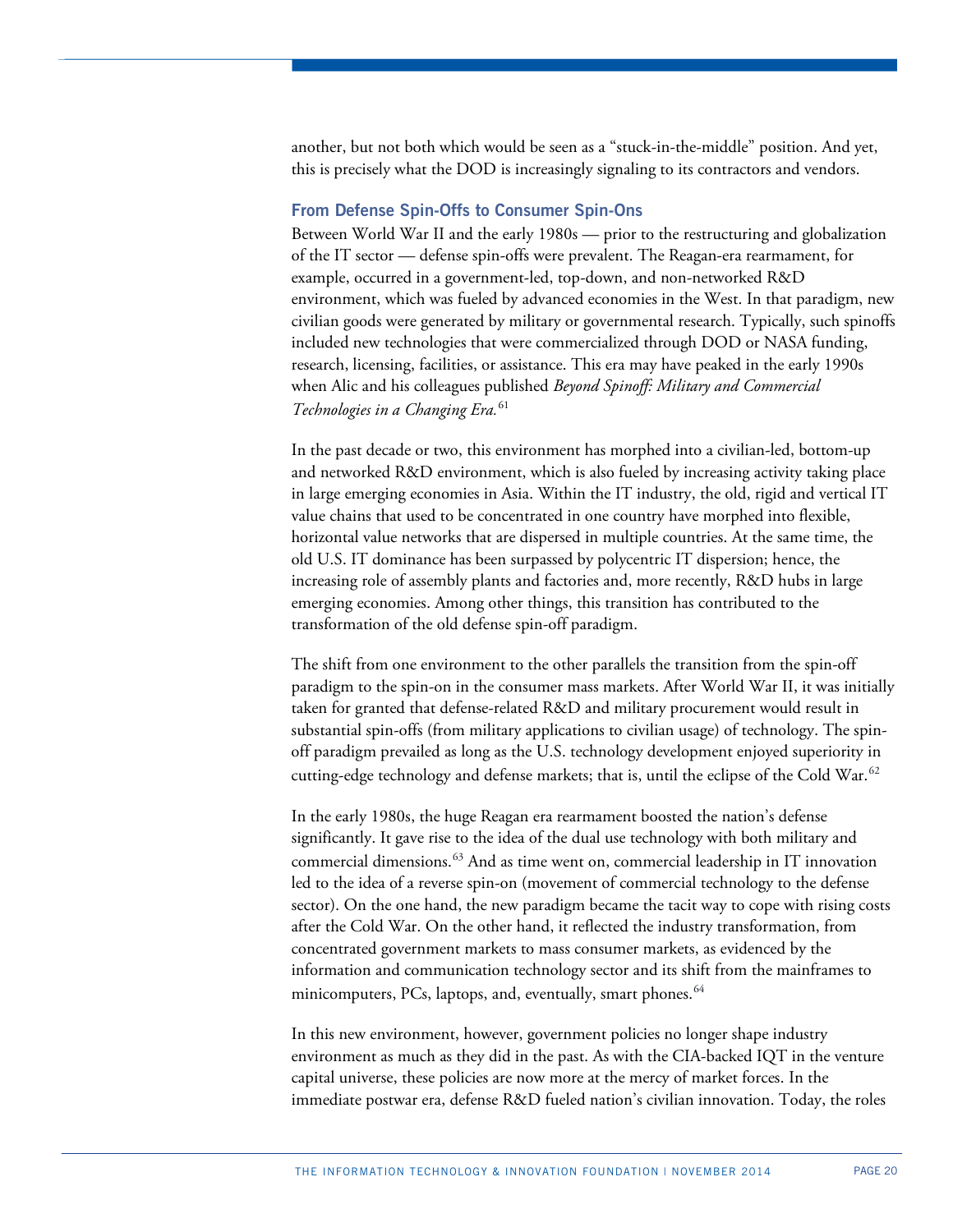have reversed. It is the nation's innovation system that is driving defense R&D. The implications are vital. As long as the nation's predominance in the global advanced technology sector is under relative erosion, the U.S. will no longer be able dominate entire global value chains, not to speak of vital nodes of these activities. [65](#page-34-41)

When U.S.-based companies do dominate critical value activities, the latter tend to rely on strategic alliances with foreign corporations. Thus, any adequate defense innovation strategy for the  $21<sup>st</sup>$  century has to engage in supporting dual use systems, as do the current DOD and DOE funded National Network of Manufacturing Innovation centers focused on additive manufacturing, digital manufacturing, lightweight materials, and power electronics.

Furthermore, intriguing innovation opportunities exist in defense innovation involving sustainability. The DOD seeks to foster innovation in biofuels by holding out the promise of volume purchases of alternative fuels, should suppliers begin to market drop-in biofuels that are interchangeable with petroleum. With fossil fuels relatively plentiful and inexpensive, demand for biofuels will continue to hinge on government policies and climate mitigation will provide the only compelling justification for change. [66](#page-34-42) The Defense Department could have a central role in U.S. efforts to narrow the uncertainties concerning sustainability, building on existing policies to encourage procurement of alternative e fuels and with the overall intent of replicating some features of past episodes of spinoff from military R&D and procurement.<sup>[67](#page-34-43)</sup>

## **Hollowing Out of the Defense Industrial Base**

America's ability to defend its national interests depends on its ability to maintain a strong defense industrial base. It's one thing to invent new weapons systems, but if we can't build them, including by accessing first, second and third tier suppliers domestically, U.S. defense capabilities will be limited, especially in the face of a prolonged conflict. America can rely on allies for some of these inputs, but not all.

A number of reports have warned about the loss of the U.S. industrial base and its hightech capabilities, arguing that these trends have the potential to profoundly impact the military. For example, a 2005 Defense Science Board Task Force on High Performance Microchip Supply said the country was losing its high-tech industrial capability and that "urgent action is recommended." It warned that America's most strategic industries were not in a position to change the competitive dynamics that had emerged globally to shift the balance of production and markets away from the United States. As the National Defense Industrial Association sums up the situation, "If we lose our preeminence in manufacturing technology, then we lose our national security."[68](#page-34-44) This is because as the U.S. industrial base moves offshore, so does the defense industrial base.

Over the last decade and half, U.S. manufacturing capabilities have been significantly reduced, in large part because of the rise of competition from China and other large emerging economies. Indeed, America lost over one-third of its manufacturing jobs in the 2000s and when measured properly, over 10 percent of manufacturing output during a

*As long as the nation's predominance in the global advanced technology sector is under relative erosion, the U.S. will no longer be able dominate entire global value chains, not to speak of vital nodes of these activities.*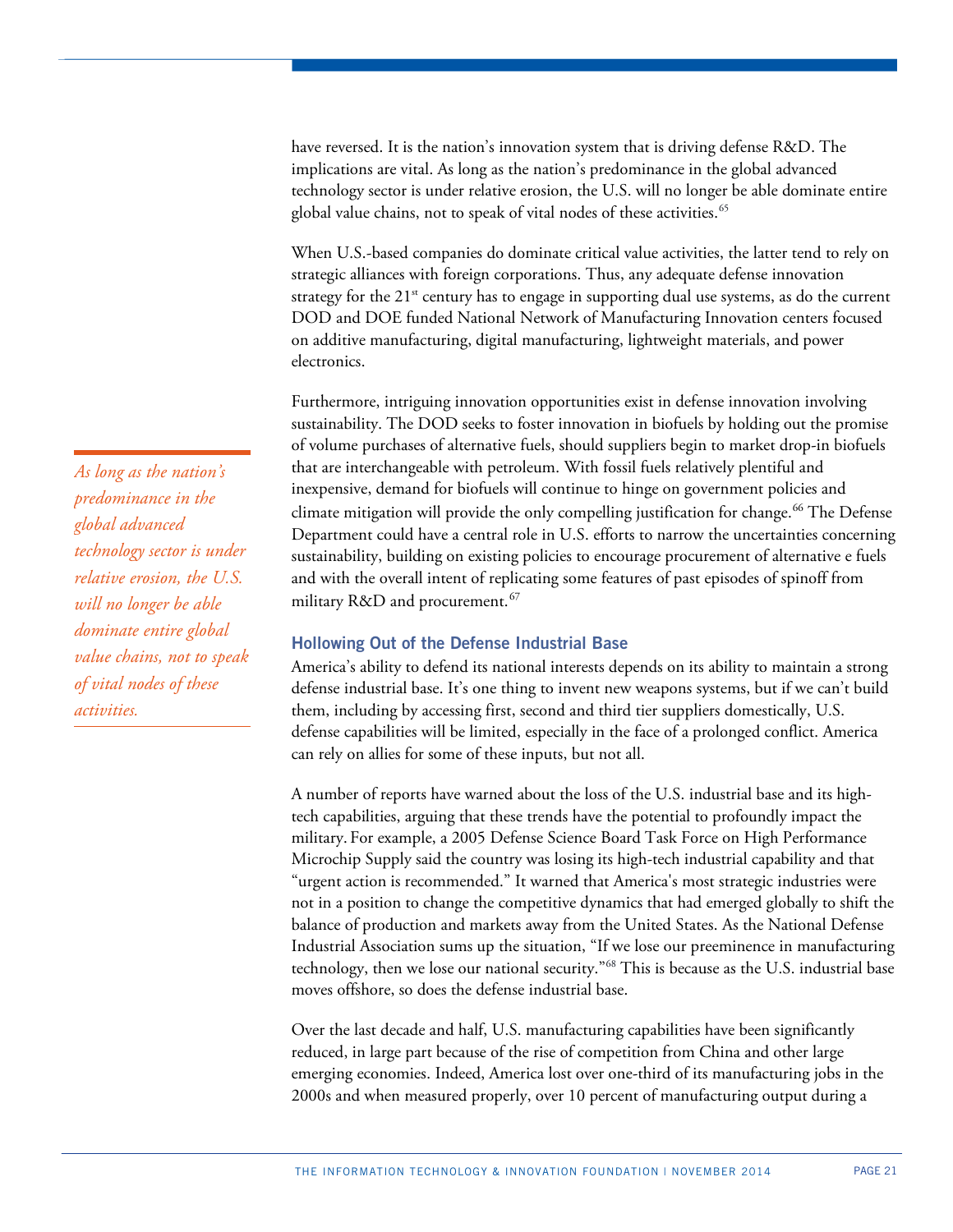period when GDP grew by 11 percent.<sup>[69](#page-34-45)</sup> The impending emergence of other large economies — especially those in which industrialization will accelerate and rely on low-cost manufacturing — is only likely to reinforce this trend of erosion in U.S. manufacturing capabilities in the future. As Joel Yudken explains in *Manufacturing Insecurity*, "ontinued migration of manufacturing offshore is both undercutting U.S. technology leadership while enabling foreign countries to catch-up, if not leap-frog, U.S. capabilities in critical technologies important to national security."[70](#page-34-46)

If the U.S. defense industrial base is to retain its ability to develop the most technologically sophisticated defense platforms, the United States will need to be at the forefront of advanced technology manufacturing capabilities in many areas, such as nanotechnology, advanced batteries, semiconductors, sensors, etc. Unfortunately, U.S. vulnerabilities in advanced technology manufacturing capability span a number of technologies. The mission of the Defense Production Act Title III is to target and bolster areas of high-tech manufacturing where the United States has diminishing or no capability.<sup>[71](#page-34-32)</sup> As Title III makes clear in the defense context, "dependence on foreign manufacturers…is not an option in some cases."[72](#page-34-16)

Additional examples of defense-critical technologies where domestic sourcing is endangered are said to include propellant chemicals, space-qualified electronics, power sources for space and military applications (especially batteries and photovoltaics), specialty metals, hard disk drives, and flat panel displays (LCDs)."[73](#page-34-34) In fact, Michael Webber, an engineering professor at the University of Texas, has studied the economic health of sixteen industrial sectors within the manufacturing support base of the U.S. defense industrial system that "have a direct bearing on innovation and production of novel mechanical products and systems," and finds that, since 2001, thirteen of those sixteen industries have shown "significant signs of erosion."[74](#page-34-47)

In addition, an increased reliance on foreign manufacturers increases vulnerability to counterfeit goods. According to a study conducted by the Bureau of Industry and Security (BIS), in 2008 there were 9,356 incidents of counterfeit foreign products making their way into the Department of Defense supply line, a 142 percent increase over 2005.[75](#page-34-48) Counterfeit materials can and have hampered the military's ability to maintain weapon systems in combat operations—a major vulnerability. Moreover, many distributors surveyed in the BIS study cited insufficient steps taken by foreign governments to disrupt counterfeiting operations within their own border. More recently the Governmental Accountability Office issued a report detailing the risk of counterfeit parts in U.S. weapons systems.<sup>[76](#page-34-4)</sup>

Absent a strong, dual-use industrial base, future defense capabilities are at risk. With the diffusion of defense R&D and advanced technology R&D worldwide and increasing economic competition from other nations, these structural trends will only increase in the future. Thus, policies like the proposed Renewing America's Manufacturing Act (RAMI), the expanded R&D tax credit and capital investment incentives, tougher trade enforcement and smart multilateral alliances are now not just domestic economic policies, but integral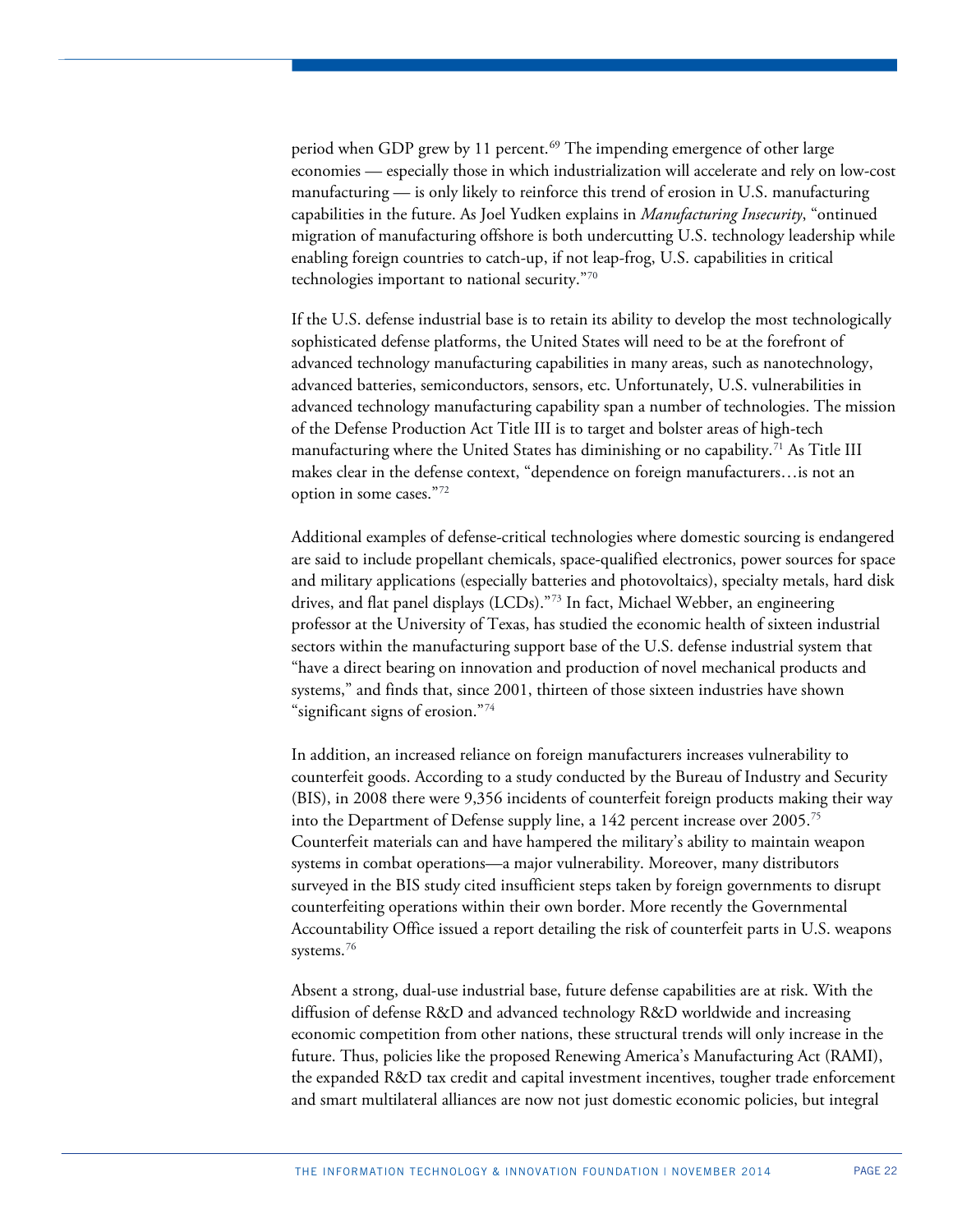to maintaining a strong defense industrial base. Ultimately, as Yudken concludes, "Only a comprehensive strategy aimed at reversing the erosion of the nation's overall manufacturing base will be sufficient for preserving and revitalizing the nation's defense industrial base in the coming decades."[77](#page-34-36)

It is a tall order. But in the absence of adequate manufacturing capabilities, innovation benefits cannot be sustained.

## **Erosion of Competitive Inter-Service Pressures**

In the civilian economy, competition should stimulate innovation. In the defense sector, competition within and among different military services and between the U.S. and the Soviet Union drove R&D expenditures to very high levels during the Reagan years of the 1980s. Defense R&D spending was 0.67 percent of GDP in the Reagan years, but just 0.5 percent of GDP in the two Bush terms. As the threat of the Soviet Union diminished, the 'competitive stimulation' that had fueled military R&D during the Cold War era ebbed. In the 2000s, the threat of terrorism seemed to fill the vacuum and defense spending soared. However, these allocations focused more on weapons development than on true R&D, which stresses innovative activities.

While some observers argue that competition between services can be wasteful, three commands fought independently in the Pacific during World War II, just as they developed ballistic missiles in the 1950s. Inter-service competition can offer several major advantages. First, it may generate critical information. If one service will not tell civilian leaders about its vulnerabilities, others might. Also, it provides civilian leadership leverage in efforts to control defense policy, by allowing them to play one service against another in the case of preferred policies. Third, competition spurs innovation. In the 1950s for example, the Navy's fear of losing the nuclear deterrent mission to the Air Force resulted in the Polaris submarine.[78](#page-34-49)

Innovation tends to threaten current market dominance and attention can be diverted from important and profitable customers in the quest to do new things.<sup>[79](#page-34-38)</sup> In the civilian economy, innovation has often not been welcomed because it tends to destabilize the incumbents. In the defense sector, innovation is defined as revolutionary change that alters significantly military doctrine, the combat role of certain technologies and the status of military groups that specialize in the use of the technology.<sup>[80](#page-34-39)</sup> In the civilian economy, one solution is to create an independent subsidiary to take up the new product and compete against the parent (think of IBM Personal Computer in 1981). In the military economy, it translates to an endorsement of inter-service rivalry and a call to reject joint projects.

In one school of thought, the military's attachment to current technology and doctrine is so significant that revolutionary change occurs mainly through the intervention of civilians. At the start of World War II, the Royal Air Force initially sought to use its limited resources to build bombers for attacking the continent. It was the vigorous intervention of political leaders that led to a switch to fighter productionin time to defeat the Germansin the Battle of Britain.<sup>[81](#page-34-40)</sup> A second school of thought argues that significant change tends to

*In the 2000s, the threat of terrorism seemed to fill the vacuum and defense spending soared; however, these allocations focused more on weapons development than on true R&D, which stresses innovative activities.*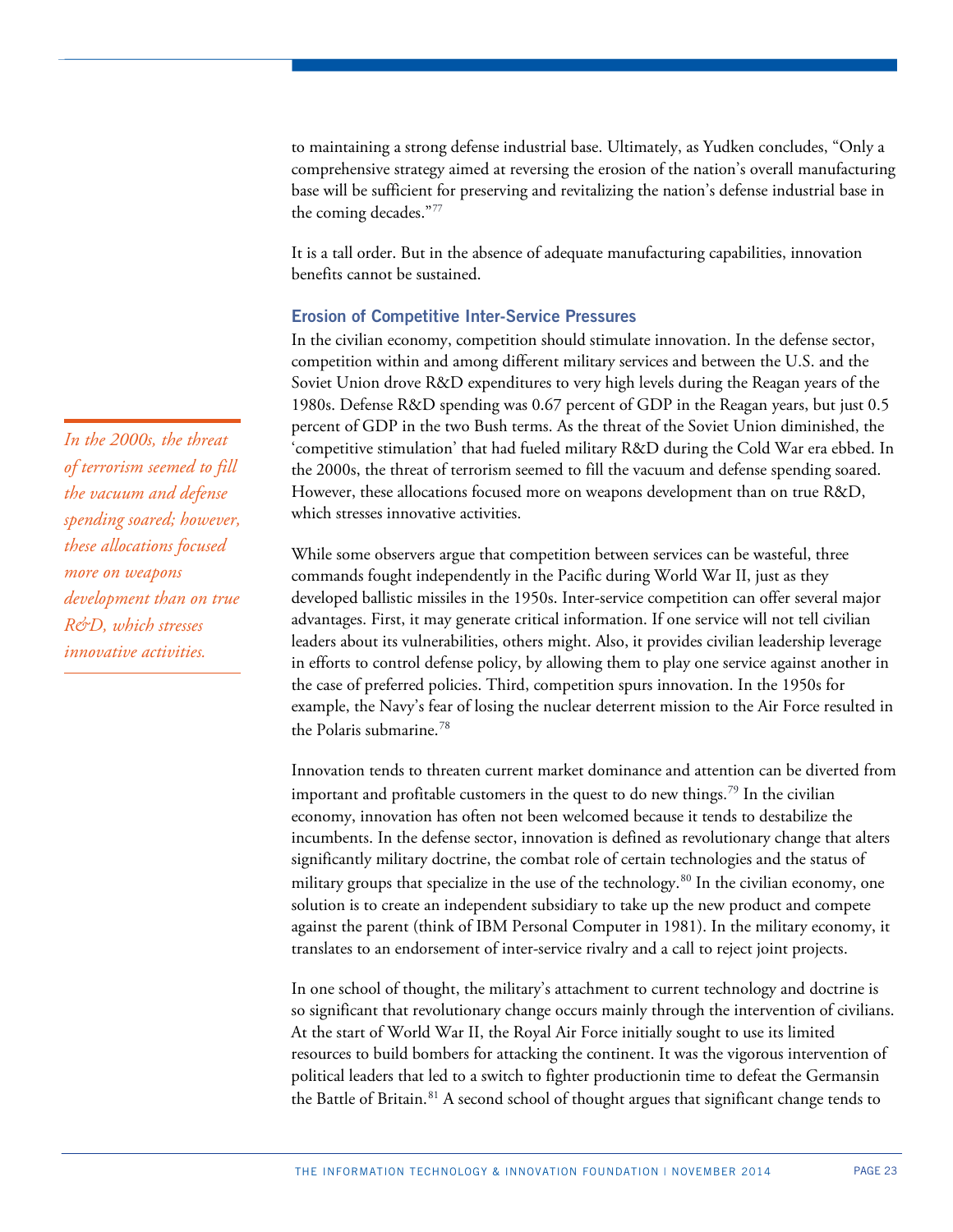occur gradually in the military, requires the replacement of one generation with another, and is relatively impervious to civilian intervention, due to the strength of platform communities within services. Typical examples are inter-war development of amphibious warfare by the Marines and of carrier aviation by the Navy.<sup>[82](#page-34-50)</sup> According to a third school of thought, major innovation occurs through competition among services for missions against the incumbent innovation communities. In this case, decisive civilian interventions can force innovation over otherwise resistant military.<sup>[83](#page-34-51)</sup> At the end of the day, organizational innovation in the military has its price in internal conflicts among the services.

#### **Lower Defense Contractor R&D Intensity**

In the decade since 9-11, defense and security expenditures increased significantly, yet increases in R&D investments failed to keep pace. As a result, R&D spending as a share of sales by top defense contractors declined by nearly a third in percentage terms between 1999 and 2012. In 1999, Boeing's defense unit, L-3 Communications, Lockheed Martin, Northrop Grumman, and Raytheon spent a combined \$2.4 billion on R&D, which represented 3.3 percent of sales (Figure 15). By 2012, that combined figure had grown by approximately 50 percent as sales more than doubled and R&D share fell to 2.3 percent of sales (Figure 16). This was in part due to the rapid increase in sales, which boosted the denominator.





The decline of defense contractors' R&D ratio can be contrasted to the commercial technology sector.<sup>[85](#page-34-52)</sup> Indeed, there is a large discrepancy between what the defense leaders and technology leaders are spending in R&D. In 2012, the five large defense companies — Boeing Defense, L-3 Communications, Lockheed Martin, Northrop Grumman and Raytheon — spent a total of \$5.1 billion on R&D projects.<sup>[86](#page-34-53)</sup> During the same time period, the leading five technology companies – Microsoft, Intel, Google, Cisco and IBM — invested almost \$38 billion on  $R\&D$ .<sup>[87](#page-34-54)</sup>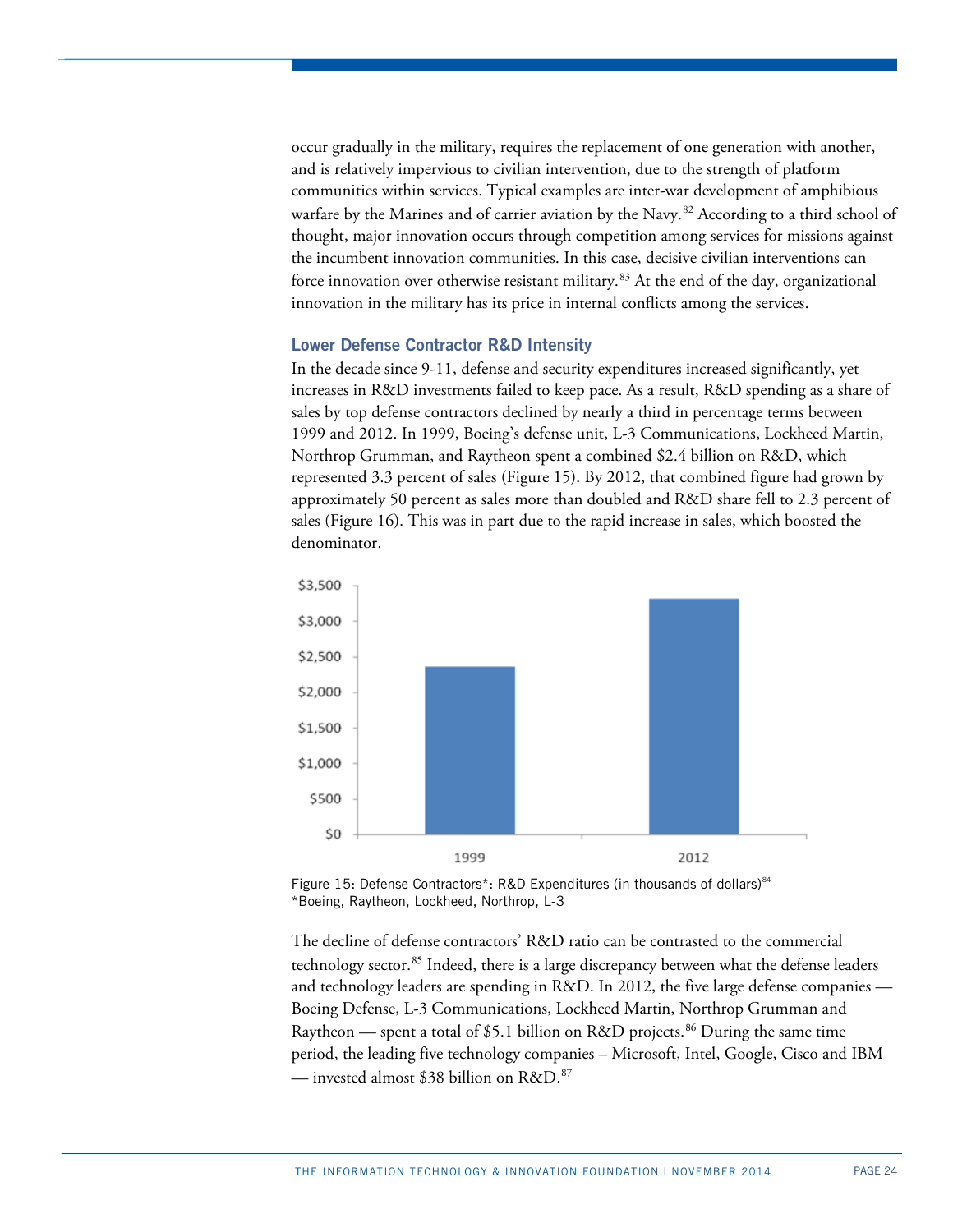

Figure 16: Defense Contractors\*: R&D Intensity (R&D/Sales, %)<sup>[88](#page-34-55)</sup> \*Boeing, Raytheon, Lockheed, Northrop, L-3

Changes in Pentagon procurement policy to give greater emphasis to low-cost procurement appear to have played a role as well. Industry executives argue that Pentagon's focus on purchasing low-cost products, especially the introduction of concepts like Lowest Price Technically Acceptable bid analysis, is encouraging companies to keep R&D spending low in order to win contracts. [89](#page-34-56)

With R&D intensity (R&D/sales), the discrepancy is equally significant. In 2013, this ratio varied from around 1.3 percent to 3.6 percent among the five large defense companies. The corresponding ratio of the technology giants was around 19 percent to 5.3 percent (Figure 17). In part this is because R&D expenditures in the commercial technology sector can and do lead to significantly increased revenues from growing markets. In contrast, in an era of declining defense procurement, R&D expenditures for defense at best let a firm get a slightly larger slice of a smaller pie-- hardly a compelling proposition for shareholders.

Defense contractors also often cite uncertainty about the DOD's plan as a central reason why R&D spending remains relatively low. With little certainty about what future weapons systems will be purchased or even how much money will be allocated to them, R&D investments become riskier.

In the past, major defense contractors could count on the government to fund much of weapons system research, but that arrangement has been crumbling, in large part because of budget pressures and the prioritization of acquiring current weapon systems, rather than developing the next ones. While the DOD often advocates innovation, it has relatively few cutting-edge, major programs starting in the coming years. Due to decreasing defense spending, the Pentagon, too, has been forced to slow, defer or cancel new programs.

*In 2013, the R&D intensity varied from 1.3 percent to 3.6 percent among the five large defense companies. The corresponding ratio of the technology giants was around 19 percent to 5.3 percent.*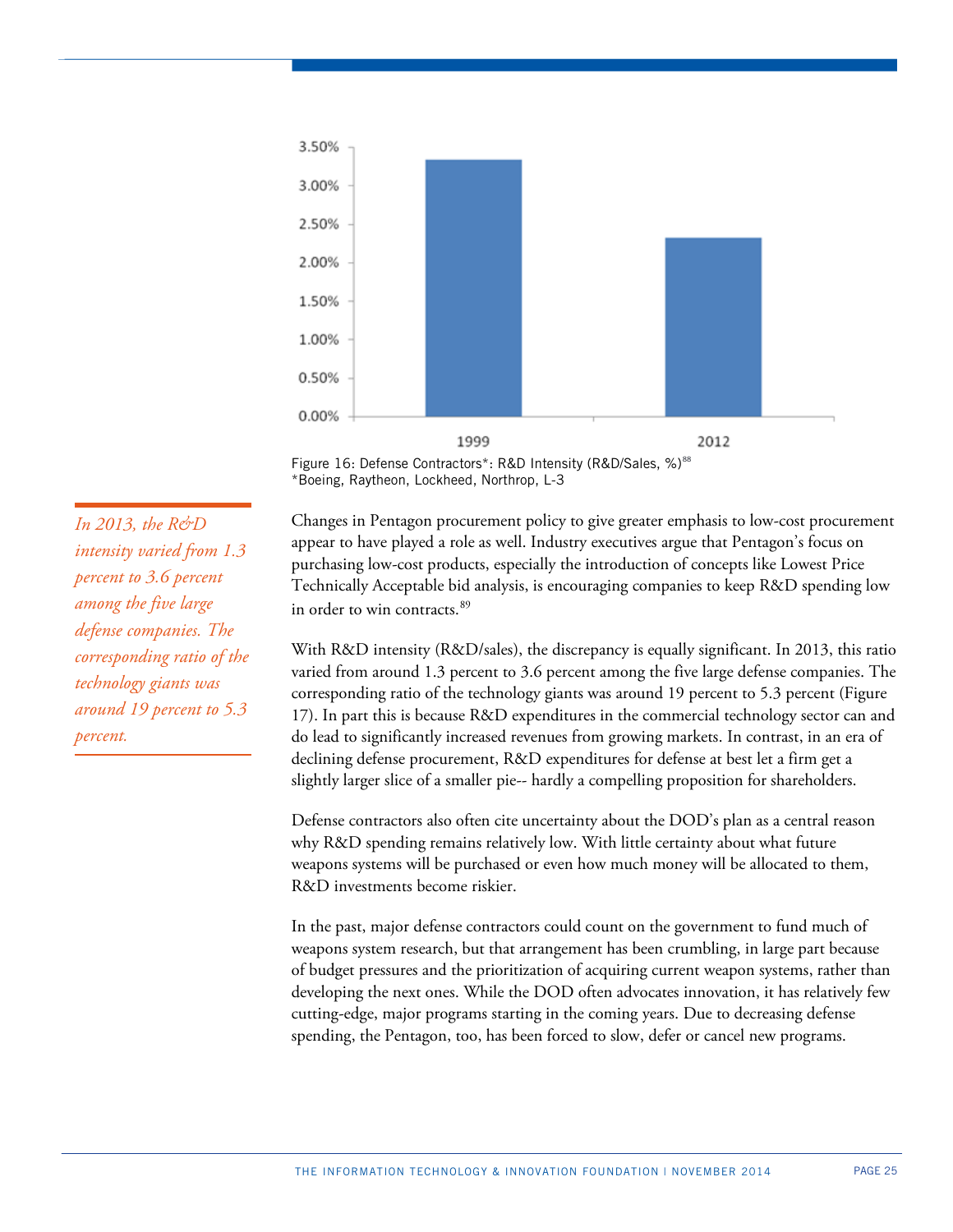

\*\*Microsoft, Intel, Google, Cisco, IBM

These trends in defense R&D contractor investment have potentially adverse implications for defense innovation. The benefits of defense R&D have been historically realized during a drawdown of forces because the majority of R&D investment is made during buildups. However, since the ratio of investment in R&D to the rest of defense contract spending has been lower over the past two decades than in prior decades, the benefits that could be reaped from a drawdown in the coming years are likely to be fewer.

# **Rise Of Foreign Competition**

In the past, the leaders of the global defense sector originated primarily from the major advanced economies in the West. In one way or another, most were affiliated with the U.S. Department of Defense and America's NATO allies. The rest of the world was on the fringes. This is no longer the case.

Today, new challengers may not offer the world's best technology, but their cost-efficient technology may suffice in the international arms market. In this regard, the recent success of China's unmanned aviation exports, including Yilong by Aviation Industry Corp., is only a foretaste of the future. Further, not all new challengers originate from the emerging world. Sweden's Saab Gripen fighter is a typical example.<sup>[91](#page-34-58)</sup> Other examples include offsets in which regional sales can de facto close out opportunities for a U.S. or European company[.92](#page-34-59)

According to Avascent and Reishman Hillard's June 2014 survey of nearly 350 senior aerospace and defense leaders on global competitiveness, eighty percent of executives believe the competitive landscape will increase outside their home markets in the next year, while only six percent believe their company is adequately prepared for the global competitive market.<sup>[93](#page-34-60)</sup> The executives also believe that U.S. continues to have the most competitive markets, but emerging competitive threats reflect the future. (Figures 18 and 19)

*In the past, the leaders of the global defense sector originated primarily from the major advanced economies in the West. The rest of the world was on the fringes. This is no longer the case.*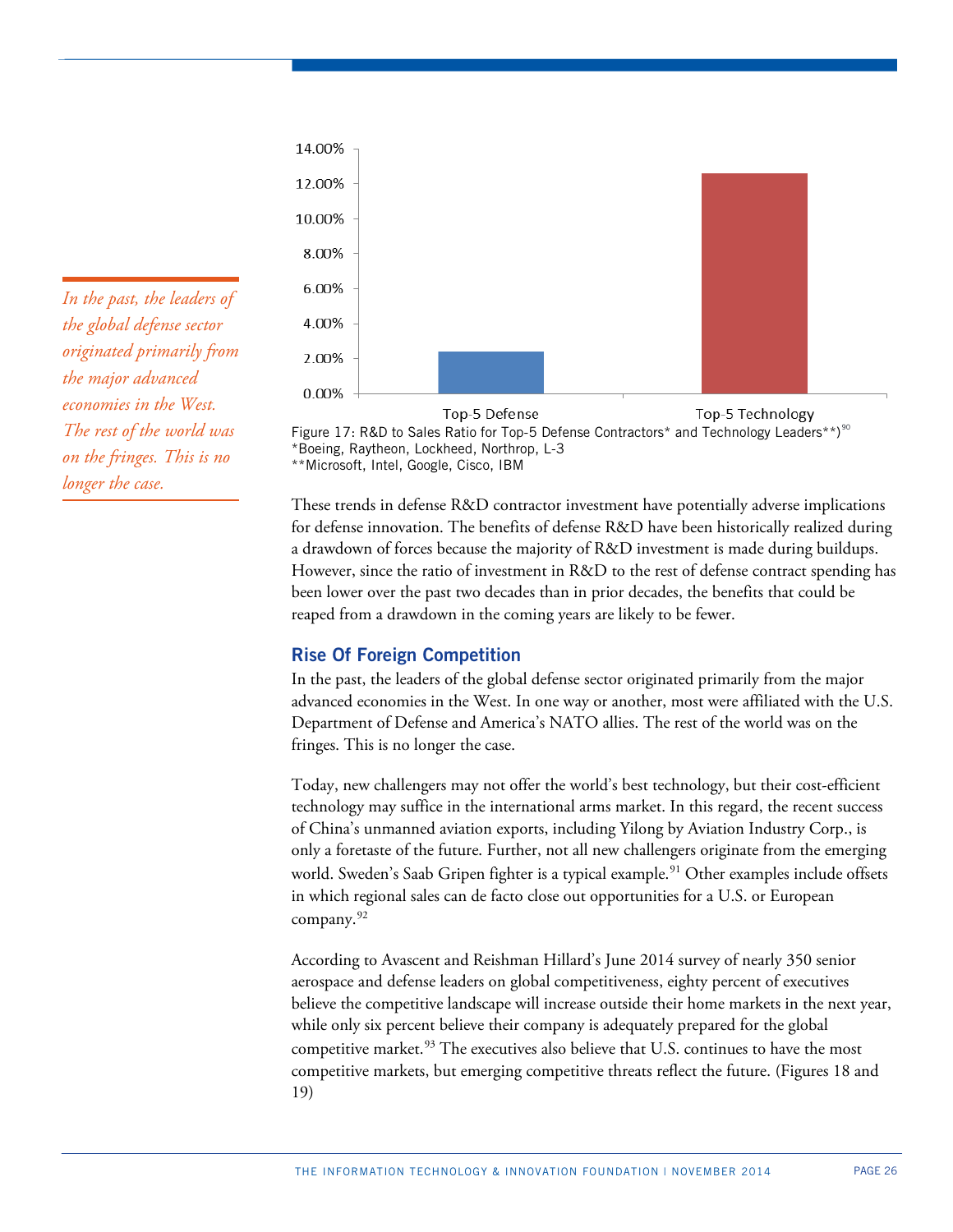

Figure 18: Global Aerospace and Defense Industry: Current Competitive Pressures<sup>[94\\*](#page-34-61)</sup> \* % represents the share of executives indicating the country is 1 of 3 markets they view as an emerging competitive threat.

The U.S. defense industry may also be vulnerable in strategically vital markets where America has enjoyed leadership in the past, including unmanned aerial platforms, intelligence surveillance and reconnaissance, missiles, and satellites. What these emerging threats really represent is "cost innovation": not the world's best technologies, but costefficient world class technologies. [95](#page-34-3) In the coming years, several countries can also be expected to gradually shift from cost innovation toward original technology innovation.



Figure 19: Global Aerospace and Defense Industry, Emerging Threats<sup>[96](#page-34-4)</sup> \* % represents the share of executives indicating the country is 1 of 3 markets they view as an emerging competitive threat.

The new threats are not restricted to cost, but also include technology innovation as emerging and transitional economies are getting better in it. The U.S. defense industry may

*The U.S. defense industry may be vulnerable in strategically vital markets where America has enjoyed leadership in the past.*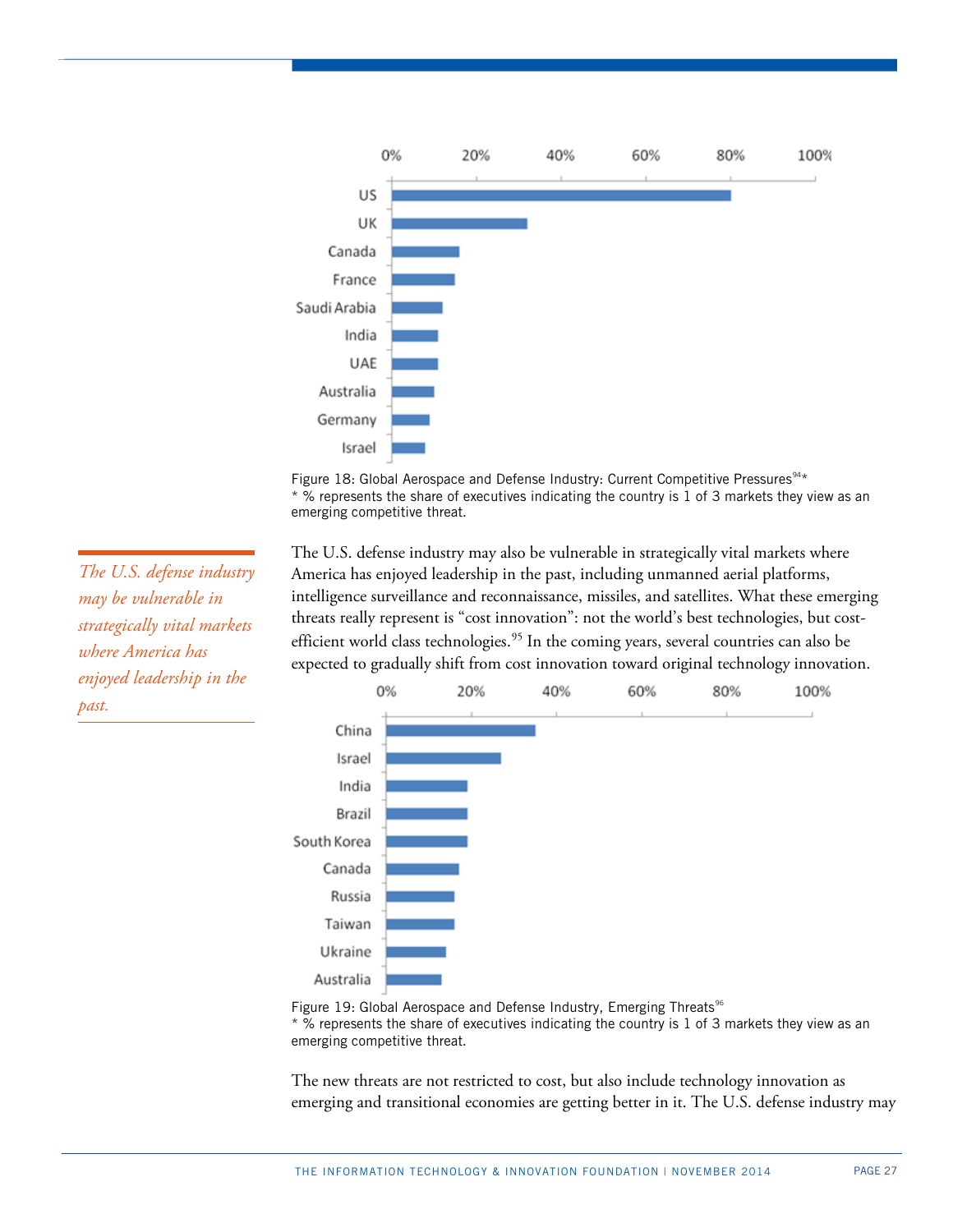also be vulnerable in strategically vital markets where America has enjoyed leadership in the past, including unmanned aerial platforms, intelligence surveillance and reconnaissance, missiles, and satellites. What these emerging threats really represent is "cost innovation": not the world's best technologies, but cost-efficient world class technologies. [97](#page-34-36) In the coming years, several countries can also be expected to gradually shift from cost innovation toward original technology innovation. The new threats are not restricted to cost, but also include technology innovation as emerging and transitional economies are getting better in it.

These changes are reflected by the international arms market in which the United States may have lost its place as the world's major weapons source. In the past decade, America led the world in arms exports, shipping more than \$7 billion a year in weapons annually. But in 2013, Russian weapons exports surpassed the U.S. by more than \$2 billion, marking a 35 percent increase in Russian arms sales, whereas U.S. manufacturers witnessed an average decline of over 6 percent in the top-100 defense companies' list.<sup>[98](#page-34-37)</sup>

These shifts no longer reflect just cyclical fluctuations but structural changes. Due to the ongoing deleveraging in the advanced economies, defense spending has declined or stagnated in most G7 economies, while a series of arms races is taking place in Africa, Asia and the Middle East. Although the reasons for these accelerations are different in each region, all are fueled by the rise of emerging economies. Many of these nations cannot afford expensive, world class defense products and services. So they opt for affordable, almost world-class offerings of the kind produced by a nation like Russia.

## **CONCLUSION**

In brief, the American military remains superior in terms of its budget, global engagement and technological capabilities. However, the state of U.S. defense innovation, despite its resilience and superiority worldwide, exhibits structural erosion and relative decline.

Absent a change in course, it appears that the days of massive U.S. defense technology leadership and significant impact of defense innovation on the U.S. economy and global competitiveness are over.

A robust federal policy to restore defense-related innovation and production in the United States would pay dividends on two fronts: continued U.S. defense strength through superior technology and broader U.S. commercial global competitiveness. Continuing to treat broader U.S. innovation as something driven only by private sector market forces while at the same time cutting defense support for technology development will result in continued loss of U.S. innovation-based competitiveness and relative erosion of U.S. defense superiority.

Only a comprehensive national defense innovation and production strategy can reverse the erosion of America's military innovation.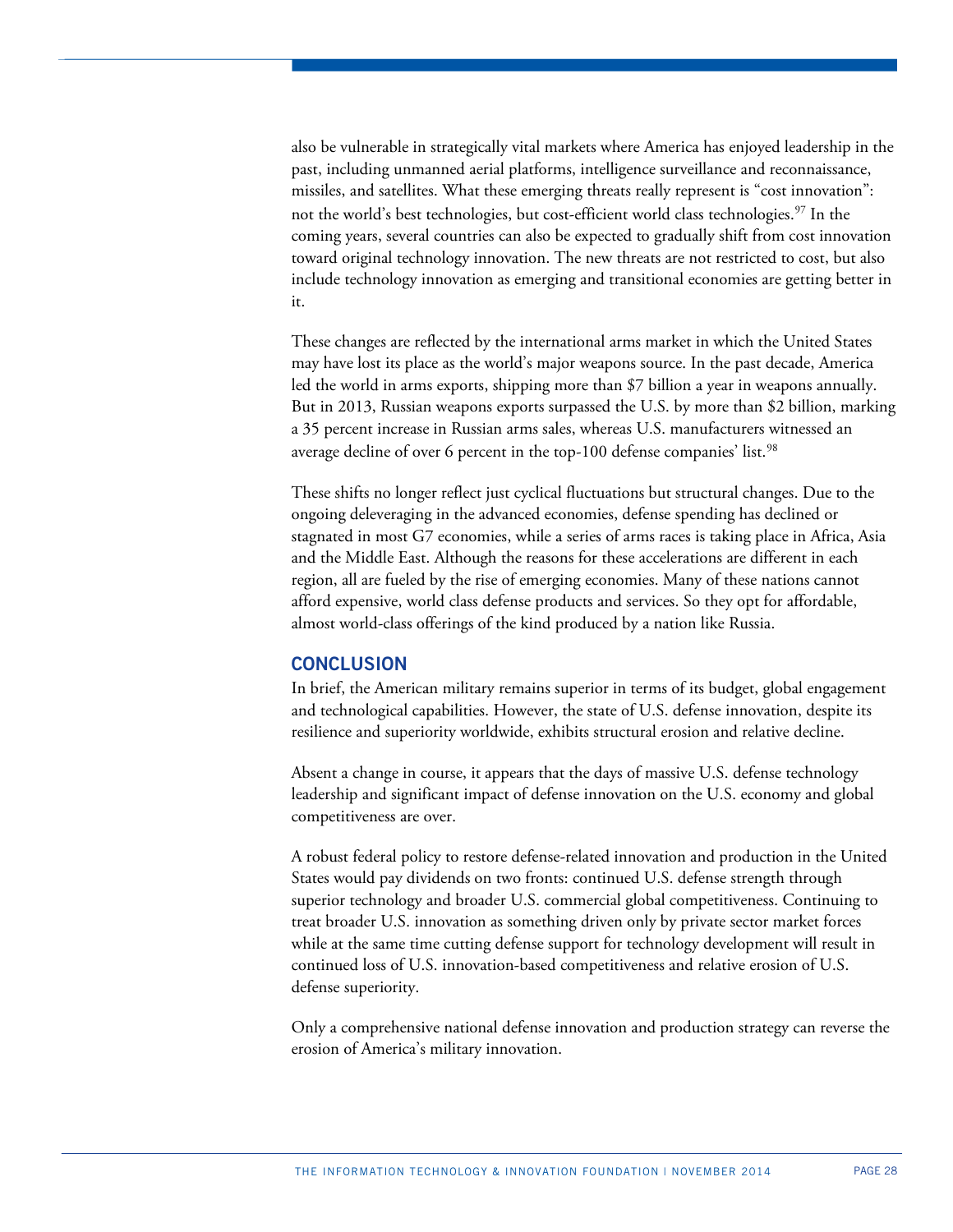# **ENDNOTES**

- <span id="page-28-0"></span>1. Secretary of Defense Chuck Hagel (2014) Reagan National Defense Forum Keynote, Ronald Reagan Presidential Library, Simi Valley, CA, November 15. http://www.defense.gov/speeches/speech.aspx? speechid=1903
- <span id="page-28-1"></span>2. Ibid.

1

- <span id="page-28-2"></span>3. P. Singer, *Federally Supported Innovations: 22 Examples of Major Technology Advances that Stem from Federal Research Support,* (Massachusetts: MIT, January 2014).
- <span id="page-28-3"></span>4. The sequestration was to come into force on January 1, 2013 and was considered part of the fiscal cliff, but the American Taxpayer Relief Act of 2012 delayed it until March 1 of that year.
- 5. Andrew Bowman "Breaking White House Releases Sequestration Report," *The National Law Review*. ((September 14, 2012). Retrieved December 1, 2012.
- 6. Ibid.
- 7. Data from IMF, World Economy Outlook Database, October 2014.
- 8. Stockholm International Peace Research Institute (SIPRI). Military Expenditure Database, July 2014.
- 9. Science and Engineering Indicators 2014, p. 4-39. See also Rob Atkinson, et al, *The Global Innovation Policy Index* (Washington, D.C.: Information Technology and Innovation Foundation and the Kauffman Foundation, March), See Table 3-5, pp. 44.
- 10. Rob Atkinson, et al, *The Global Innovation Policy Index* (Washington, D.C.: Information Technology and Innovation Foundation and the Kauffman Foundation, March), See Table 3-5, pp. 44.
- 11. Calculated on the basis of SIPRI Military Expenditure Database, July 2014; see also Rob Atkinson, et al, *The Global Innovation Policy Index*, pp. 43.
- 12. See for example, "The Arsenal of Democracy" for a discussion of how federal funding of U.S. industry was central in enabling the Allies to win WWII. (2013).
- 13. See P. Singer, *Federally Supported Innovations: 22 Examples of Major Technology Advances that Stem from Federal Research Support,* (Massachusetts: MIT, January 2014).
- 14. "The Military–Industrial Complex; The Farewell Address of President Eisenhower" Basements publications 2006.
- 15. Data from Budget of the U.S. Government; Office of Management and Budget.
- 16. National Science Foundation, Science and Engineering Indicators, 2014 (Appendix Tables, 4-26; accessed November 20, 2014); http://www.nsf.gov/statistics/seind14/index.cfm/appendix; National Science Foundation, Science and Engineering Indicators, 2002 (Appendix Tables, 4-32; accessed November 20, 2014); http://www.nsf.gov/statistics/seind00/append/appa.htm.
- 17. Data from Science and Engineering Indicators 2014.
- 18. Data from Science and Engineering Indicators 2014.
- 19. Data from Science and Engineering Indicators 2014.
- 20. Data from American Association for the Advancement of Science (AAAS) reports and agency budget data. Constant dollar conversions based on OMB's GDP deflators from the FY 2015 budget (budget authority in billions of constant 2014 dollars).
- 21. After September 11, 2001 almost \$1.7 billion of DHS defense-related activities were also included in the defense account.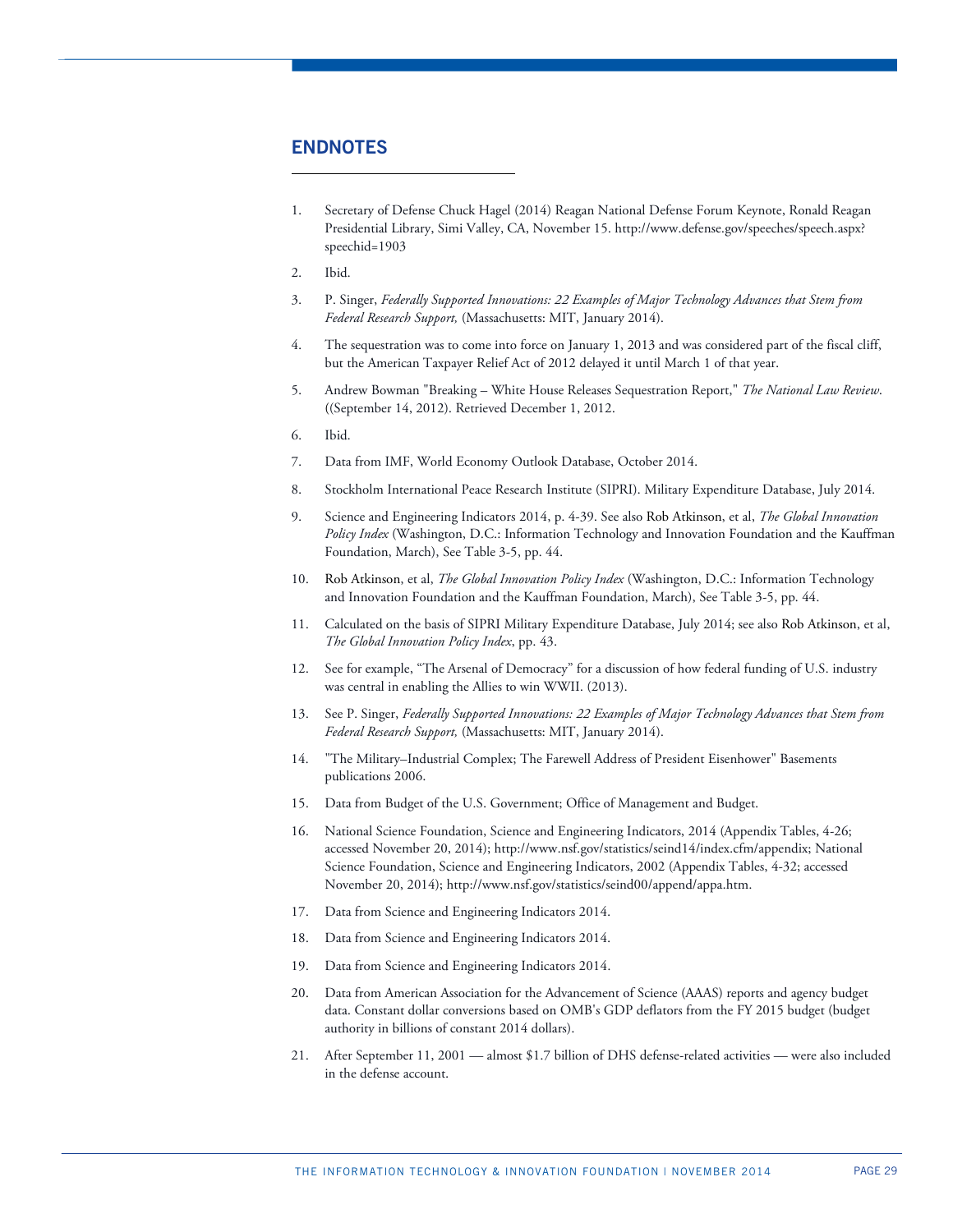- 22. Data from American Association for the Advancement of Science (AAAS) reports and agency budget data.
- 23. Data from American Association for the Advancement of Science (AAAS) reports and agency budget data. Constant dollar conversions based on OMB's GDP deflators from the FY 2015 budget (budget authority in billions of constant 2014 dollars).
- 24. Data from American Association for the Advancement of Science (AAAS) reports and agency budget data.
- 25. Data from American Association for the Advancement of Science (AAAS) reports and agency budget data. Constant dollar conversions based on OMB's GDP deflators from the FY 2015 budget (budget authority in billions of constant 2014 dollars).
- <span id="page-29-0"></span>26. Data from American Association for the Advancement of Science (AAAS) reports and agency budget data.
- <span id="page-29-1"></span>27. The intramural laboratories and FFRDCs accounted for 76% of the total obligations. A fourth of obligations to extramural performers went chiefly to businesses and universities and colleges. For the \$9.1 billion obligated to R&D, basic research accounted for 41%, applied research for 33%, and development for 26%, respectively.
- 28. Since 1978, energy R&D has declined by over 75% and its share of the DOE budget has gone from around 45% to 18%, whereas the DOE budget itself has remained more or less constant at about 1% of the federal budget.
- 29. Compare Thomas C. Lassman, *Sources of Weapon Systems Innovation in the Department of Defense: The Role of In-House Research and Development, 1945-2000*, (Washington, D.C.: Center of Military History, United States Army, 2008).
- 30. During the Cold War, these sub-optimal efficiencies were still tolerated in the name of the national mission. Such a "mindset," as one observer put it right before the global financial crisis, is "still evident today in the more than 50 anti-armor weapons in the inventories of the four services or under development, even though there is no prospect of confrontation with a tank-heavy army such as the Soviet Union maintained through the 1980s." See Alic, *Trillions for Military Technology*, pp 1-2.
- 31. Engagement Guide, Department of Defense, University Affiliated Research Centers (UARCs), Defense Laboratories Office, April 2013.
- 32. Two-thirds of the total was for agency intramural and FFRDC activities. Just under 37 percent was conducted by extramural performers; mainly businesses but also universities and colleges and other nonprofit organizations.
- 33. These comprise APEX R&D; border security; chemical, biological, and explosive defense; counterterrorism; cyber security; and disaster resilience, including the Department's Advanced Research Projects Agency.
- 34. These essentially support homeland security-related research and education at colleges and universities to address high-priority, DHS-related issues and to enhance capabilities over the long term.
- 35. See the section on the "erosion of competitive pressures."
- 36. Rene Quimet, et al.,"New Face of the A&D Industry: Victors, Victims, and Survivors," (AT Kearney, September 2013).
- 37 NAICS, OneSource, *AT Kearney*.

 $\ddot{\phantom{a}}$ 

38. Other sub-segments also feature dominant companies, including Navy (Lockheed Martin 21 percent), Air Force (Lockheed Martin 16 percent, Boeing 15 percent), DARPA (Lockheed Martin 17 percent), Defense Security (Translang Ltd 17 percent), Defense Commissary (Tyson Foods 15 percent, Military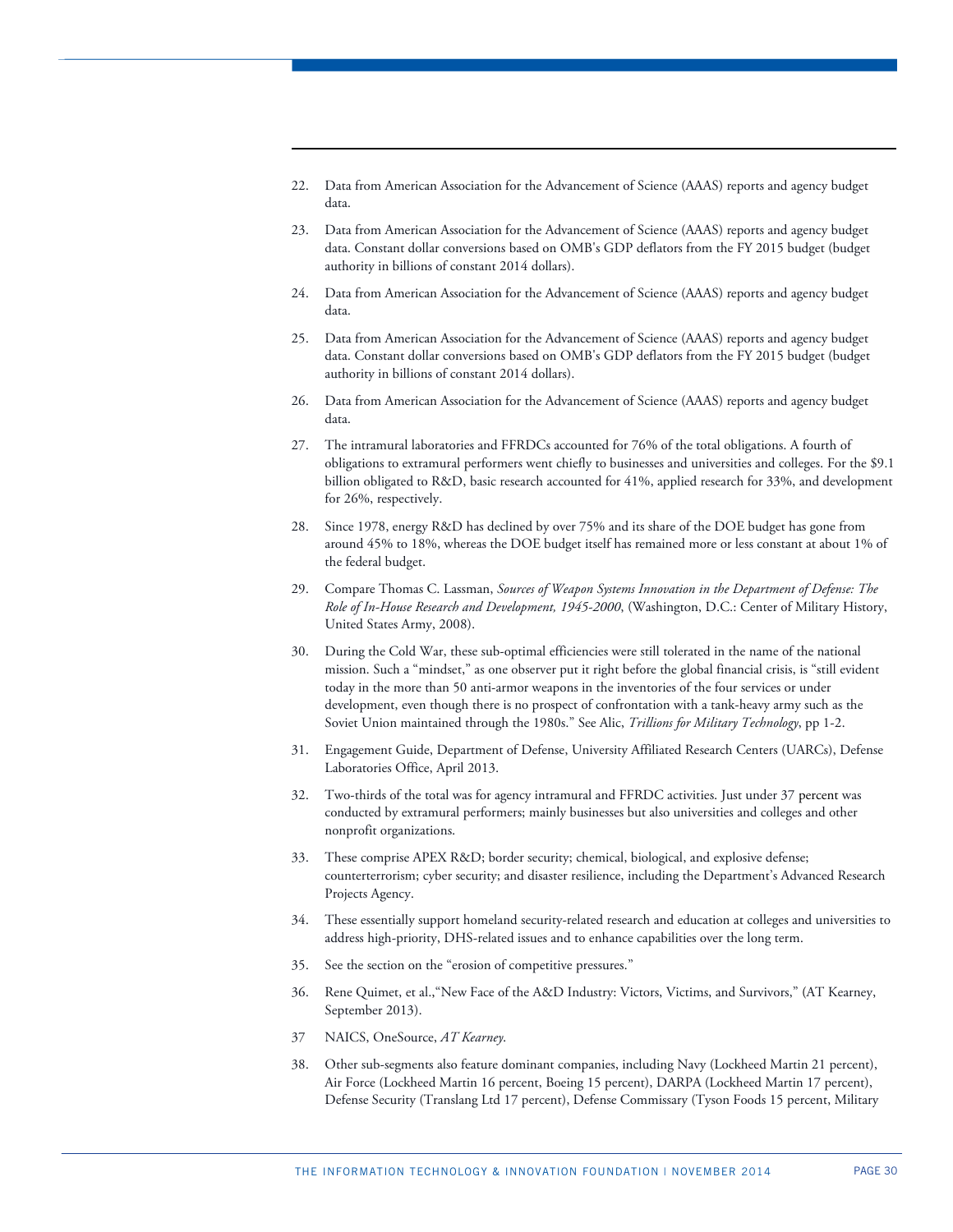Produce Group 14 percent), and Defense Finance (Hewlett-Packard 16 percent, CACI International 11 percent).

- 39. G. Tenet, *At The Center Of The Storm: My Years at the CIA* (New York: Harper Press, 1997): p. 26.
- 40. Tenet, *At The Center Of The Storm*, p. 26

- 41. National Venture Capital Association Yearbook.
- 42. "Doing capitalism in the innovation economy," as William H. Janeway has put it, required the government to play its vital role to promote the basic research to fuel innovation; to stabilize the economy when private demand failed to fully employ the country's resources; and to limit the damage to the economy caused by episodic financial bubbles that contribute to the creation of new technologies, but also reflect false starts and dead ends. See Janeway, *Doing Capitalism in the Innovation Economy* (New York: Cambridge University Press, W.H. 2012).
- 43. See for instance V. W. Ruttan, *Is War Necessary for Economic Growth?: Military Procurement and Technology Development* (New York: Oxford University Press, 2006).
- <span id="page-30-1"></span><span id="page-30-0"></span>44. Rob Atkinson, "Both Guns and Butter? New Study Shows Innovation Benefits from Military Procurement," *The Innovation Files*, April 23, 2014.
- <span id="page-30-2"></span>45. M. Draca, "Reagan's Innovation Dividend? Technological Impacts of the 1980s U.S. Defense Build-Up," London School of Economics and Political Science, Feb 2, 2012.
- <span id="page-30-3"></span>46. V. W. Ruttan, *Is War Necessary for Economic Growth? Military Procurement and Technology Developmen*t, (New York: OUP, 2006).
- <span id="page-30-4"></span>47. "The review showed that the 'in-between' budget scenario we evaluated would 'bend' our defense strategy in important ways, and sequester-level cuts would 'break' some parts of the strategy, no matter how the cuts were made." See DOD press briefing by Secretary Hagel and Admiral Winnefeld, Washington, DC, July 31, 2013.
- 48. Andrew Bowman, "Breaking White House Releases Sequestration Report," *The National Law Review*. (September 14, 2012). Retrieved December 1, 2012.
- 49. S. Ghoshroy,"Restructuring defense R&D," *Bulleting of the Atomic Scientists*, (December 20, 2011).
- 50. M. Weisgerber and Z. Fryer-Biggs,"Pentagon Seeks To Protect R&D Funding in '15 Budget," *Defense News*, (January 11, 2014).
- 51. J. Hicks and Rob Atkinson, *Eroding Our Foundation: Sequestration, R&D, Innovation and U.S. Economic Growth* (Washington, D.C.: The Information Technology & Innovation Foundation, September 2012).
- 52. Robert D. Atkinson, *Understanding and Advancing America's Evolutionary Economy* (Washington, DC: Information Technology and Innovation Foundation, October 2014).
- 53. See P. Singer, *Federally Supported Innovations: 22 Examples of Major Technology Advances that Stem from Federal Research Support,* (Massachusetts: MIT, January 2014).
- 54. See E.R.H Fuchs, *The Role of DARPA in Seeding and Encouraging New Technology Trajectories: Pre- and Post-Tony Tether in the New Innovation Ecosystem. Industry Studies Association* (Working Paper Series, January 2009). See also E.R.H. Fuchs, "Rethinking the role of the state in technology development: DARPA and the case for embedded network governance," *Research Policy* 39, (2010): pp. 1133-1147.
- 55. Department of Defense, "FY 2015 Budget Estimate; Defense Advanced Research Projects Agency" (Accessed October 3, 2014), [http://www.darpa.mil/NewsEvents/Budget.aspx.](https://mail.itic.org/owa/redir.aspx?C=f04cc68e497b4b5a8ff336876e4877f0&URL=http%3a%2f%2fwww.darpa.mil%2fNewsEvents%2fBudget.aspx)
- 56. America's Air Force: A Call to the Future, July 2014.
- 57. Zachary Fryer-Biggs, "DoD Reshapes R&D, Betting on Future Technology," April 20, 2014.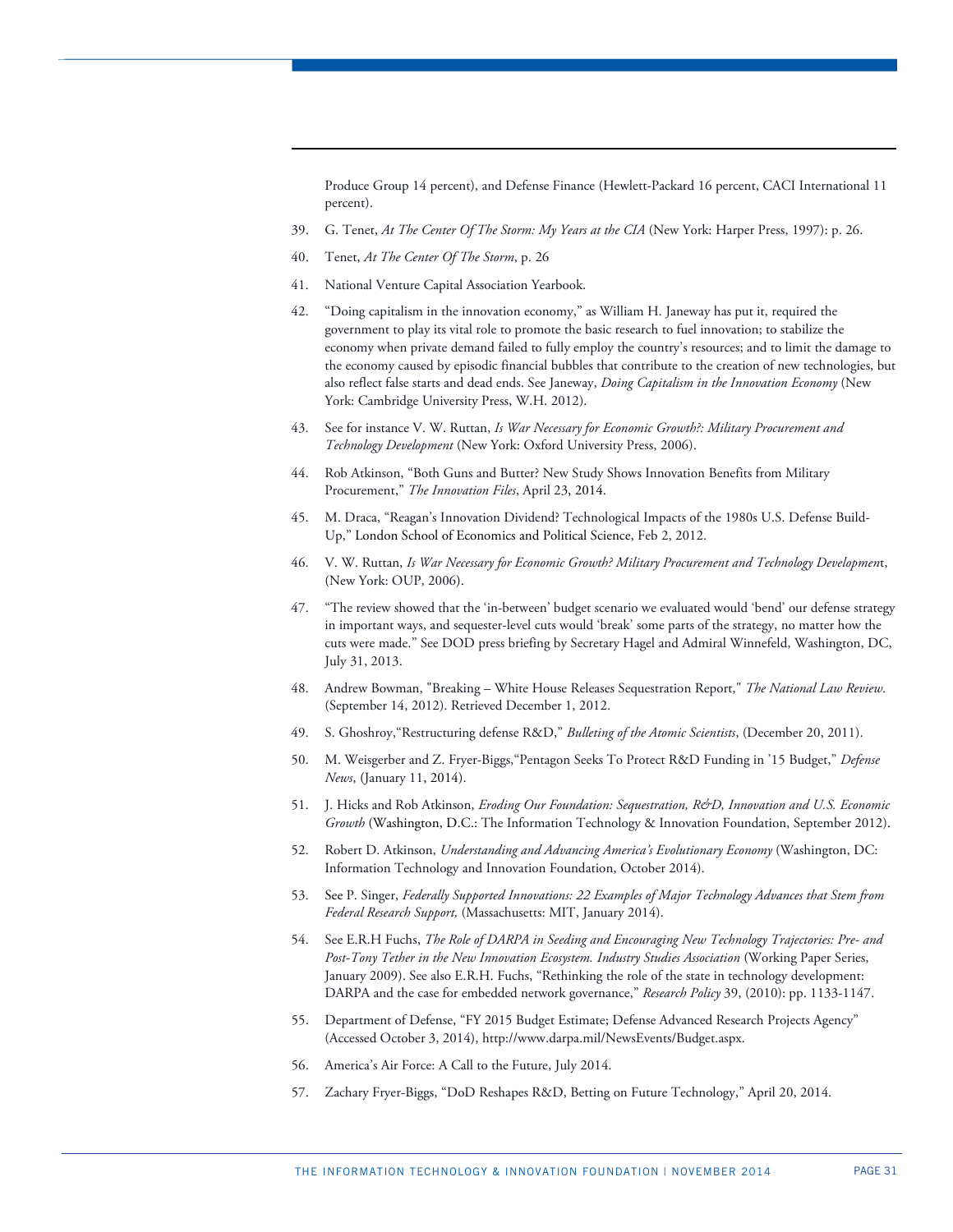- 58. For the full argument, see John A. Alic, "The Origin and Nature of the U.S. 'Military-Industrial Complex.'" *Vulcan* 2, (2014): pp. 63-97.
- 59. John A. Alic,"Managing U.S. Defense Acquisition." *Enterprise & Society*, Vol. 14, No. 2, (March 2013): pp. 1-36.
- 60. Sandra I. Erwin,"Pentagon Will Demand 'Fair Prices' From Commercial Vendors." *National Defense*, September 1, 2014.
- 61. See J. A. Alic, et al, *Beyond Spinoff: Military and Commercial Technologies in a Changing World,* (Boston: Harvard Business School Press, April 1992).
- 62. On the spinoff paradigm and the early efforts to go beyond it, see J. A. Alic, et al, *Beyond Spinoff: Military and Commercial Technologies in a Changing World,* (Boston: Harvard Business School Press, April 1992).
- 63. See John A. Alic, *Trillions for Military Technology: How the Pentagon Innovates and Why It Costs So Much*, (New York: Palgrave Macmillan, 2007): particularly Chapter 1.
- 64. While the Clinton administration initially adopted the dual-use paradigm, its focus was primarily on shifting resources to the nation's civilian sector to foster technology development. Eventually, the dualuse efforts grew underfunded facing resistance from a White House, which hoped to benefit from the peace-premium, the DOD and the large defense contractors, which were more interested in the military dimension of the dual-use concept, and the 1994 Republican Congress, which cut the budgets of most federal technology programs.
- 65. On the ICT sector, innovation and global value chains, see D. Steinbock, "Globalization of wireless value system: from geographic to strategic advantages," *Telecommunications Policy*, vol. 27, issue 3-4 ((2002): pp. 207-235; "New Innovation Challengers", *The National Interest*, (Jan-Feb. 2007); "China as ICT Superpower" *China Business Review*, US China Business Council, Mar 2007); *Winning Across Global Markets: How Nokia Creates Strategic Advantage in a Fast-Changing World* (Wiley, 2010).
- <span id="page-31-0"></span>66. Megan Nicholson and Matt Stepp, Lean, Mean, and Clean II: Assessing DOD Investments in Clean Energy Innovation (Washington, D.C.: The Information Technology & Innovation Foundation, 2012).
- <span id="page-31-1"></span>67. John A. Alic,"Biofuels: Politics, Policy, and the Pentagon." *Draft*, July 2014.
- <span id="page-31-2"></span>68. National Defense Industrial Association, "Maintaining a Viable Defense Industrial Base," August 1, 2008, http://www.ndia.org/Divisions/Divisions/Manufacturing/Documents/MaintainingAViable DefenseIndustrialBase.pdf.
- 69. Robert D. Atkinson and Luke Stewart, "Worse Than the Great Depression," (Washington, DC: The Information Technology and Innovation Foundation, 2010).
- 70. Joel S. Yudken, "Manufacturing Insecurity: America's Manufacturing Crisis and the Erosion of the U.S. Defense Industrial Base," (working paper, High Road Strategies, April 14, 2011): 9.
- 71. Title III currently has active projects in lithium-ion (Li-ion) battery production, yttrium barium copper oxide high-temperature superconductors, and photovoltaic solar cell encapsulants, among others. Lithium-ion battery production is particularly troubling. According to Title III there is "at present no domestic production capability for extremely long life Li-ion cells." See Defense Production Act Title III, "Lithium Ion Battery Production," http://www.acq.osd.mil/ott/dpatitle3/projects/libp.htm.
- 72. Ibid.

- 73. Yudken, "Manufacturing Insecurity," 5.
- 74. Ibid., p. 6
- 75. U.S. Department of Commerce, Bureau of Industry and Security, Office of Technology Evaluation, Defense Industrial Base Assessment: Counterfeit Electronics, January 2010, ii,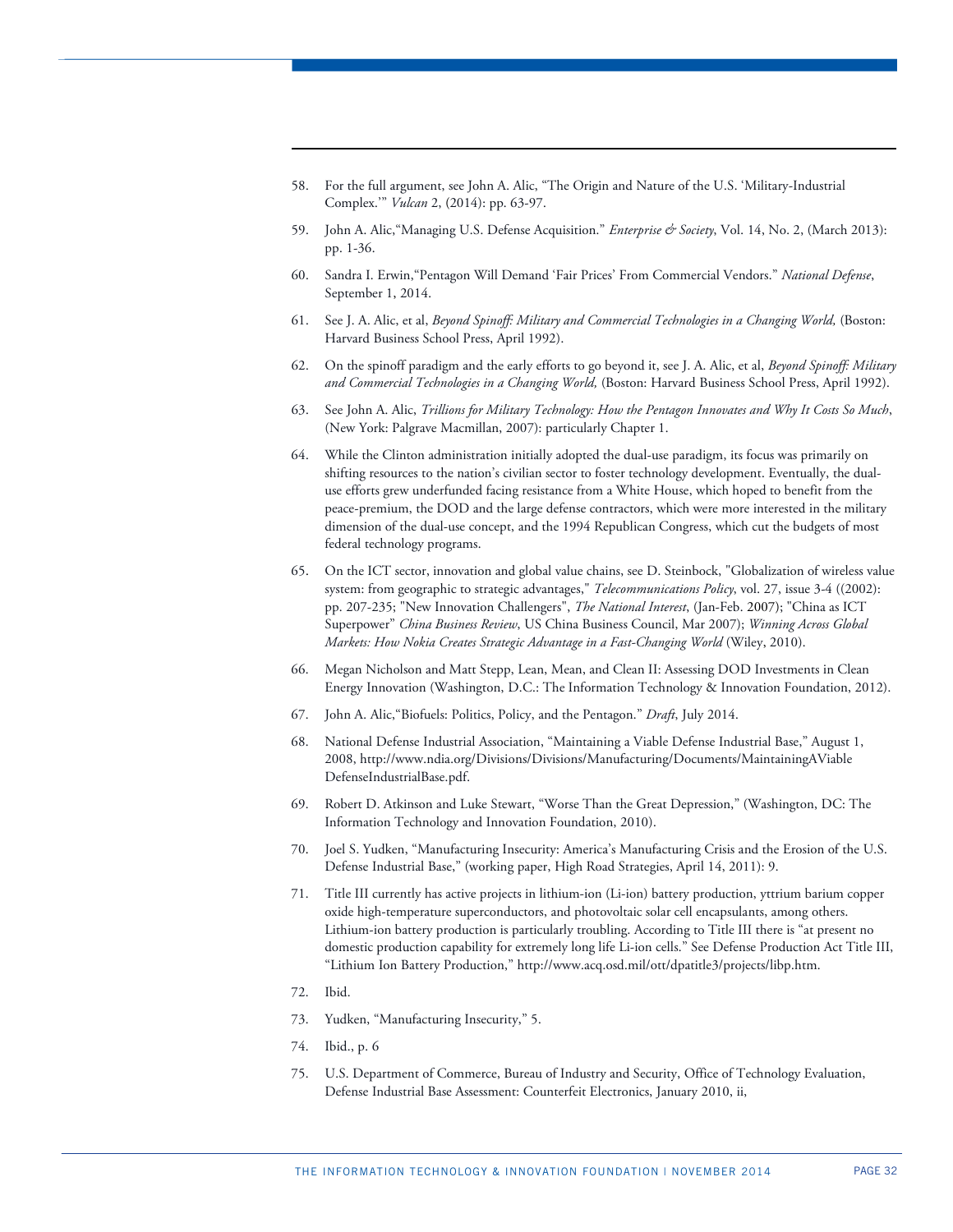http://www.bis.doc.gov/defenseindustrialbaseprograms/osies/defmarketresearchrpts/final\_counterfeit\_elec tronics\_report.pdf

- 76. DOD Supply Chain: Suspect Counterfeit Electronic Parts Can Be Found on Internet Purchasing Platforms. GAO-12-375: Published: Feb 21, 2012. Publicly Released: Mar 26, 2012.
- 77. Yudken, "Manufacturing Insecurity," p. 5

- 78. The Polaris, in turn, reduced the need to deploy hundreds of vulnerable and costly strategic bombers and most liquid-fueled missiles that the Air Force was developing. See Harvey M. Sapolsky, "Interservice Competition: The Solution, Not the Problem." *JFQ*, (Spring 1997): pp. 50-53.
- 79. Clayton M. Christensen, *The Innovator's Dilemma: When New Technologies Cause Great Firms to Fail*  (Cambridge, MA: Harvard Business School Press, 1997).
- 80. Harvey M. Sapolsky,"On the Theory of Military Innovation." *Breakthroughs* (Spring 2000): pp. 35-39. The description of theories seeking to explain innovation in the military draws from Sapolsky as well.
- 81. See Barry R. Posen, *The Sources of Military Doctrine: France. Britain. and Germany Between the World Wars* (Ithaca, NY: Cornell University Press, 1984).
- 82. Stephen P. Rosen, *Winning the Next War: Innovation and the Modem Military*. (Ithaca, NY: Cornell University Press, 1994).
- 83. See Owen R. Cote Jr, *The Third Battle: Innovation in The Navy's Silent Cold War Struggle With Soviet Submarines* (Newport Paper #16, U.S. Naval War College Press, 2003),; and Owen R. Cote Jr., *Creative Destruction: The Politics of Innovation in Military Doctrine*, forthcoming.
- 84. Top-5 defense contractors, 1999-2012.
- 85. M. Weisgerber,"Tech giants Spend Billions More Than Defense Firms on R&D" *Defense News* (May 26, 2014).
- 86. Boeing was the greatest innovation player, investing over \$2.9 billion in R&D, as against \$369 million by L-3 Communications.
- 87. Microsoft was the greatest innovation player, investing more than \$10.3 billion in R&D, as against \$5.5 billion by IBM.
- 88. Top-5 defense contractors, 1999-2012
- <span id="page-32-0"></span>89. See Zachary Fryer-Biggs and Marcus Weisgerber, "U.S. Giants Skimp on Research, Development," *Defense News*, August 19, 2013).
- <span id="page-32-1"></span>90. Top-5 defense contractors, 2012
- 91. After it was updated with advanced electronically scanned radar and electronic warfare systems that are more typical to larger and costlier jets, it has been sold in the world markets at cheap prices, which has left U.S. fighters at a strategic disadvantage.
- 92. Take, for instance, Abu Dhabi shipbuilding, which does not represent a global challenge, but has cornered an important regional market with its Baynunah corvette. With the fall off in global economic integration since 2008 and the decline of export-led growth, regional integration is likely to offer more such opportunities in the future.
- 93. Typically, the surveyed executives cited China as the top challenger, but it is coupled with a list of both emerging and advanced economies, including Israel, India, Brazil, Canada, South Korea, Turkey and UAE.
- 94. Data from Avascent, Reishman, Hillard's survey of A&D leaders on global competitiveness, June 2014.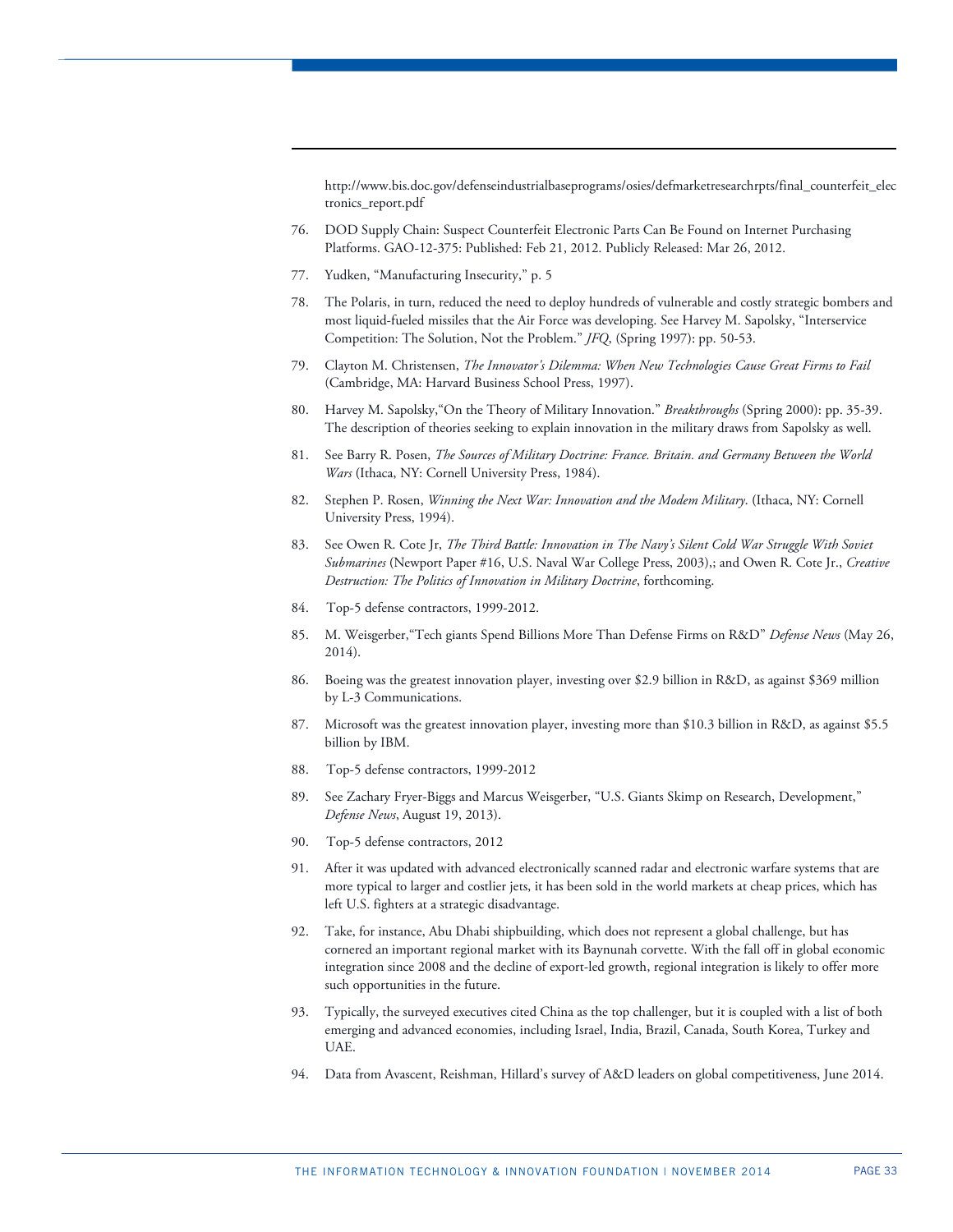- 95. As industry observers put it, they are redefining A&D competitiveness vis-à-vis "80 percent solutions at 20 percent cost."
- 96. Data from Avascent and ReishmanHillard's survey of A&D leaders on global competitiveness, June 2014.
- 97. As industry observers put it, they are redefining A&D competitiveness vis-à-vis "80 percent solutions at 20 percent cost."
- <span id="page-33-1"></span><span id="page-33-0"></span>98. SIPRI Arms Transfer Database, August 2014.